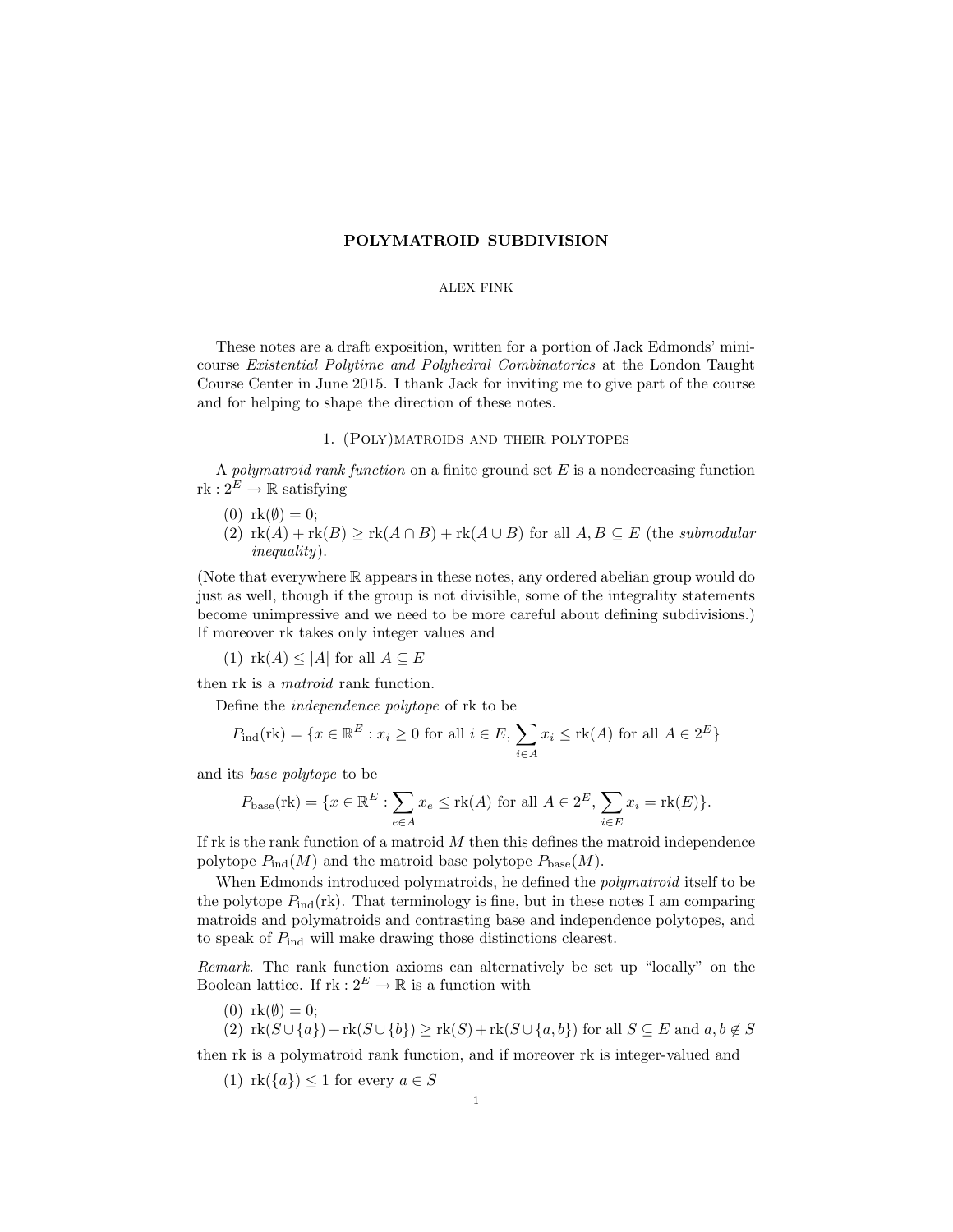then rk is a matroid rank function. The converses are clear.

The first thing that makes the base and independence polytopes worthwhile is that their vertices are well-behaved.

<span id="page-1-0"></span>**Theorem 1.1.** The vertices of  $P_{\text{ind}}(\text{rk})$  are

$$
\sum_{i=1}^{k} (\text{rk}(\{a_1,\ldots,a_i\}) - \text{rk}(\{a_1,\ldots,a_{i-1}\}))e_{a_i}
$$

as  $a_1, \ldots, a_k$  range over all sequences of distinct elements in E (not necessarily exhausting E; indeed, possibly empty). The vertices of  $P_{base}(\text{rk})$  are the vertices among these where  $\{a_1, \ldots, a_k\} = E$ .

In particular, any vertex of a matroid base or independence polytope has all coordinates 0 or 1.

Jack has presented a proof of a form of this theorem, so I omit it. It appears for polymatroids as Theorem 22 of [\[5\]](#page-25-0).

The vertices of the independence polytope or base polytope of a matroid are the independent sets, respectively bases, of the matroid. This follows from the classical argument that the rank function definition of a matroid is equivalent to the independent set or basis definitions. A good reference for matroids sympathetic to our present point of view is Schrijver's volume [\[15\]](#page-26-0). I also recommend the standard references [\[17,](#page-26-1) [13\]](#page-26-2), though their perspectives are complementary, e.g. in that they are unconcerned with polytopes.

<span id="page-1-1"></span>**Corollary 1.2.** Every inequality in the definitions of  $P_{ind}(rk)$  and  $P_{base}(rk)$  is an equality at some point of the polytope.

*Proof.* For the inequalities  $x_i \geq 0$  of the independence polytope, take the origin. Otherwise the inequality concerns  $\sum_{i\in A} x_i$ ; take any sequence of elements of E of which some prefix is the list of all elements of  $A$  and apply Theorem [1.1.](#page-1-0)  $\Box$ 

Both polytopes contain the same information; it is easy to pass back and forth between them.

<span id="page-1-2"></span>**Proposition 1.3.** For any (poly)matroid rk,  $P_{\text{base}}(\text{rk})$  is the face of  $P_{\text{ind}}(\text{rk})$  maximising the sum of the coordinates. Conversely,

 $P_{\text{ind}}(\text{rk}) = (P_{\text{base}}(\text{rk}) + \text{cone} - e_i : i \in E) \cap \text{cone}\{e_i : i \in E\}.$ 

Here  $+$  is Minkowski sum, and cone S is the set of nonnegative linear combinations of vectors in the set S.

*Proof.* These are easy once we observe that  $P_{base}$  (rk) lies in the nonnegative orthant: the defining inequalities give  $x_e \geq \text{rk}(E) - \text{rk}(E \setminus A)$ , which is nonnegative. Adding these nonnegativity conditions to the presentation of  $P_{\text{base}}(\text{rk})$ , the only difference between them is then the extra equality  $\sum_{i\in E} x_i = \text{rk}(E)$  in the latter, which implies the first statement of the proposition. For the second direction, the ⊇ containment is clear because decreasing the  $x_i$  (while leaving them positive) makes the inequalities of  $P_{\text{ind}}(\text{rk})$  further from tight. For the other direction, if x is a point of the independence polytope, then a new polymatroid rank function  $rk'$ is defined by  $\text{rk}'(A) = \text{rk}(A) \setminus \sum_{i \in A} x_i$ . Choose any vertex x' in  $P_{\text{ind}}(\text{rk}')$  that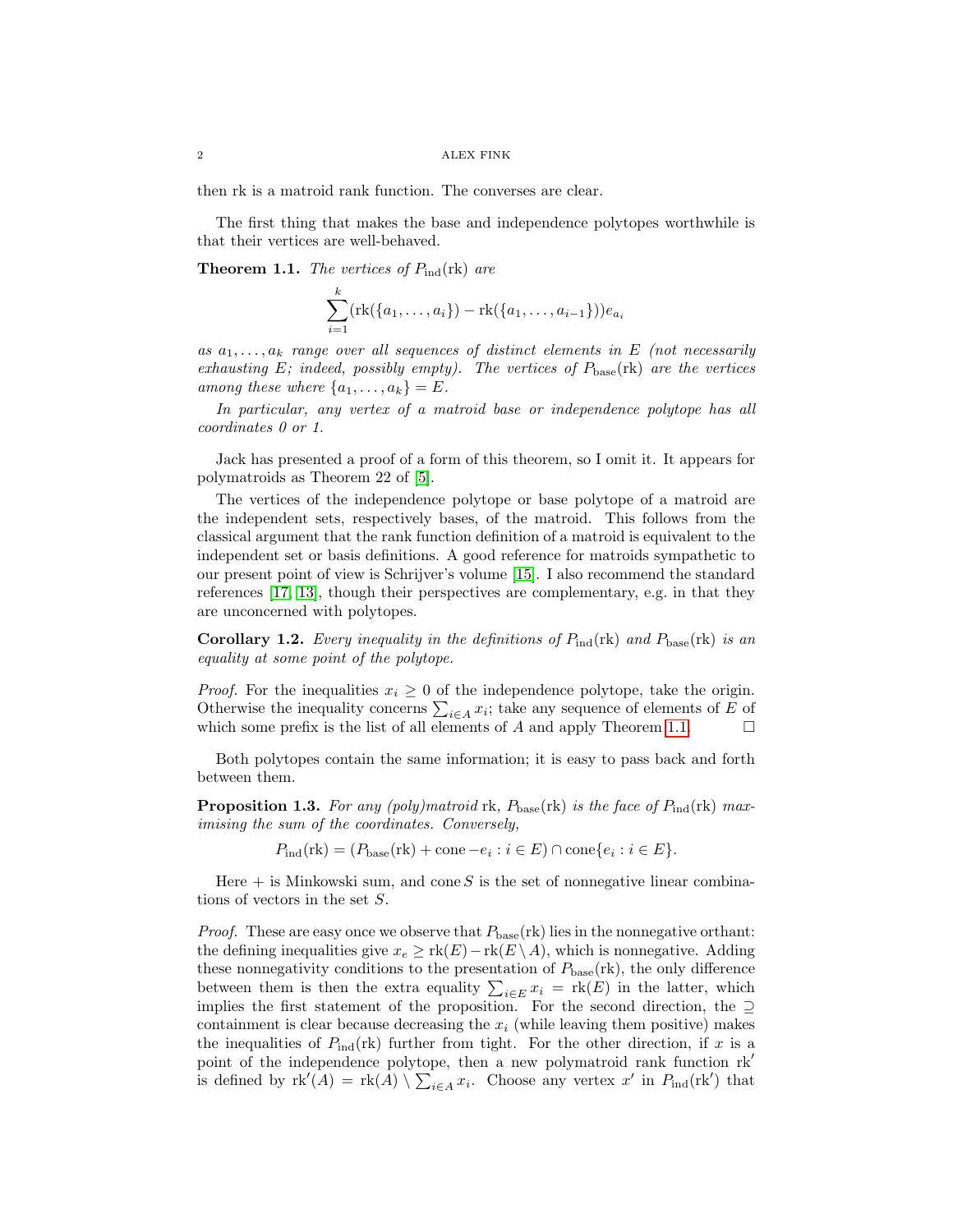maximises the sum of the coordinates, i.e. where this sum attains the value  $rk'(E)$ rk $(E) - \sum_{i \in E} x_i$ . Then  $x + x'$  is contained in  $P_{\text{ind}}(\text{rk})$  and the sum of its coordinates is  $rk(E)$ , so that in fact it's contained in  $P_{base}(rk)$ .

**Example 1.4.** A *permutohedron* (or "permutahedron") is the convex hull of all permutations of the coordinates of a single vector. The permutohedron is useful in combinatorics of finite sets and symmetric groups, especially from the reflection group perspective: for instance, unless the vector has equal coordinates, its poset of faces is isomorphic to the poset of ordered set partitions under refinement, and its 1-skeleton is the Cayley graph of the symmetric group generated by adjacent transpositions.

If all of the coordinates of the vector are positive, say  $a_1 \geq \cdots \geq a_n \geq 0$ , then the rank function  $rk(A) = a_1 + \cdots + a_{|A|}$  defines a polymatroid (check this yourself!) whose base polytope, by Theorem [1.1,](#page-1-0) is the permutohedron. In fact, the class of polymatroid base polytopes has been studied in the enumerative tradition of combinatorics under the name of generalised permutohedra, starting with Postnikov [\[14\]](#page-26-3). The statement above about the poset ordered set partitions should be compared to Proposition [3.2,](#page-5-0) which implies a surjective poset morphism from this poset onto the faces of any polymatroid base polytope; the difference is that it need no longer be an injection.

## 2. Matroid union

<span id="page-2-0"></span>**Theorem 2.1** (Matroid Partition Theorem). For any set  $M_i$  of matroids on the same ground set E, and any set  $J \in 2^E$ , exactly one of the following is true: either J is partitionable into sets  $J_i$  which are independent respectively in  $M_i$ , or there is a subset H of J such that  $|H| > \sum \text{rk}_i(H)$ .

The partitionable sets  $J$  are the independent sets of a matroid  $M$ , called the union of the  $M_i$ .

Proof. "Not both" is easy: if both were true, then

$$
\sum_{i} r_i(H) < |H| = \sum_{i} |J_i \cap H| \le \sum_{i} \text{rk}_i(H).
$$

To prove "one or the other", we can give an algorithm to construct whichever one exists. Jack has explained this, so I won't repeat it here.  $\Box$ 

The *Minkowski sum* of a collection of polyhedra  $P_1, \ldots, P_k$  is defined as

$$
P_1 + \cdots + P_k = \{x_1 + \cdots + x_k : x_i \in P_i\}.
$$

**Proposition 2.2.** Let the polyhedron  $P_i$  be the solution set of the system of linear inequalities  $Ax \leq b_i$ , for  $i = 1, ..., k$ , and suppose that each inequality is tight at some point of  $P_i$  for each i. Then the Minkowski sum of the  $P_i$  is the solution set of  $Ax \leq \sum_{i=1}^{k} b_i$ .

[[proof? Schrijver? also that submodulars are tight]]

<span id="page-2-1"></span>This translates readily to the context of polymatroid polytopes, using Corollary [1.2.](#page-1-1)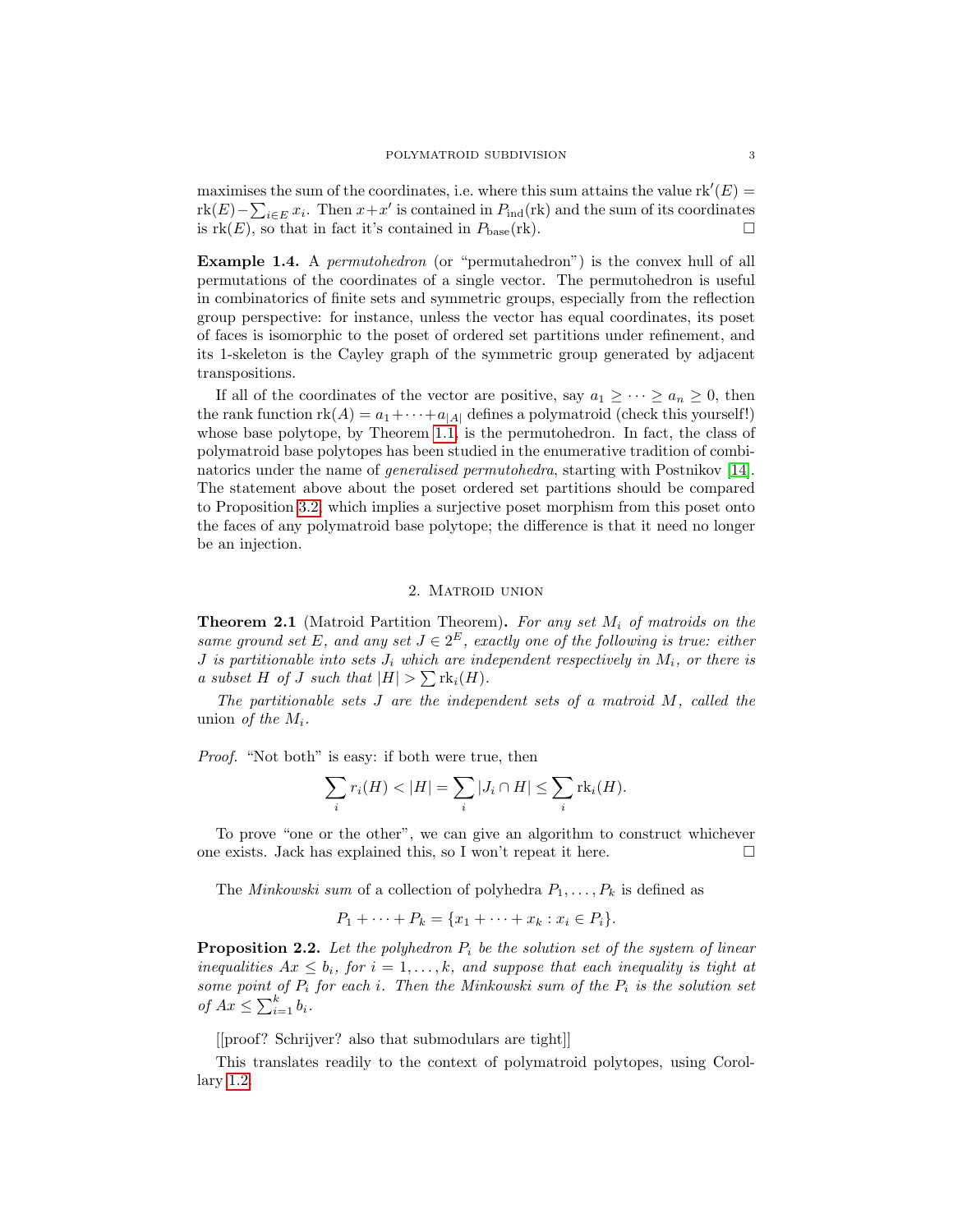**Corollary 2.3.** Let  $rk_1, \ldots, rk_k$  be polymatroid rank functions, and rk their sum. Then the independence polytope of rk is the Minkowski sum of the independence polytopes of the  $rk_i$ , and the same is true for base polytopes.

This provides us a useful restatement of the theorem on matroid unions.

<span id="page-3-0"></span>**Corollary 2.4.** Let M be the union of the matroids  $M_i$ . Then  $P_{ind}(M)$  is the intersection of the Minkowski sum of the  $P_{ind}(M_i)$  with the unit cube.

*Proof.* Let P be the intersection of the Minkowski sum of the  $P_{\text{ind}}(M_i)$  with the unit cube. We first show an integer point is contained in  $P_{\text{ind}}(M)$  if and only if it is contained in  $P$ . For an integer point  $e_J$  of  $P$ , partition  $J$  into sets  $J_i$  independent in  $M_i$ . Then  $e_{J_i} \in P_{\text{ind}}(M_i)$  for all  $i$ , so  $e_J = \sum_i e_{J_i}$  is in their Minkowski sum, and is manifestly also in the unit cube. Of the integer points not in  $P_{\text{ind}}(M)$ , those with a negative coordinate or a coordinate exceeding 1 are clearly not in P. Otherwise we are dealing with a point  $e_j$  where  $J$  is not a partitionable set, and Theorem [2.1](#page-2-0) hands us a functional  $\sum_{i\in H} x_i$  whose value on the Minkowski sum of  $\sum_{i\in H}e_{J}=|H|.$ the  $P_{\text{ind}}(M_i)$  is bounded above by  $\text{rk}_1(H) + \cdots + \text{rk}_k(H) < |H|$ , which is less than

So we are done as long as all vertices of  $P$  are integral. For this we state the rank function rk of the matroid union, in terms of the rank functions  $rk_i$  of  $M_i$ :

$$
\mathrm{rk}(J) = \min_{I \subseteq J} \left( |J \setminus I| + \sum_{i=1}^{k} \mathrm{rk}_i(I) \right).
$$

Clearly the inequalities defining  $P$ , which by Corollary [2.3](#page-2-1) are

$$
0 \le x_j \le 1
$$
 for all j; 
$$
\sum_{j \in J} x_j \le \sum_{i=1}^k \text{rk}_i(J)
$$

are among those defining  $P_{\text{ind}}(\text{rk})$ : the former come from  $I = J = \{j\}$  and the latter from the given choice of J with  $I = \emptyset$ . Conversely, all of these inequalities are implied by those defining P: sum the former inequality for  $J \setminus I$  with the latter for I. So  $P_{\text{ind}}(\text{rk}) = P$ . But rk can be checked to be a submodular function: given  $A, B \subseteq E$ , let H and I be the argmin in  $rk(A)$  and  $rk(B)$  respectively; then

$$
\mathrm{rk}(A \cap B) + \mathrm{rk}(A \cup B)
$$
\n
$$
\leq \left( |(A \setminus H) \cap (B \setminus I)| + \sum_{i} \mathrm{rk}_{i}(H \cap I) \right) + \left( |(A \setminus H) \cup (B \setminus I)| + \sum_{i} \mathrm{rk}_{i}(H \cup I) \right)
$$
\n
$$
\leq \left( |(A \setminus H)| + \sum_{i} \mathrm{rk}_{i}(H) \right) + \left( |(B \setminus I)| + \sum_{i} \mathrm{rk}_{i}(I) \right)
$$
\n
$$
= \mathrm{rk}(A) + \mathrm{rk}(B).
$$

So  $P_{\text{ind}}(\text{rk})$  has integer vertices by the greedy algorithm total dual integrality argument.

<span id="page-3-1"></span>To get the analogue of Corollary [2.4](#page-3-0) for base polytopes we must introduce a further condition, to deal with the fact that the maximum of the functional  $\sum_{i=1}^{n} x_i$ may decrease on intersecting with the cube.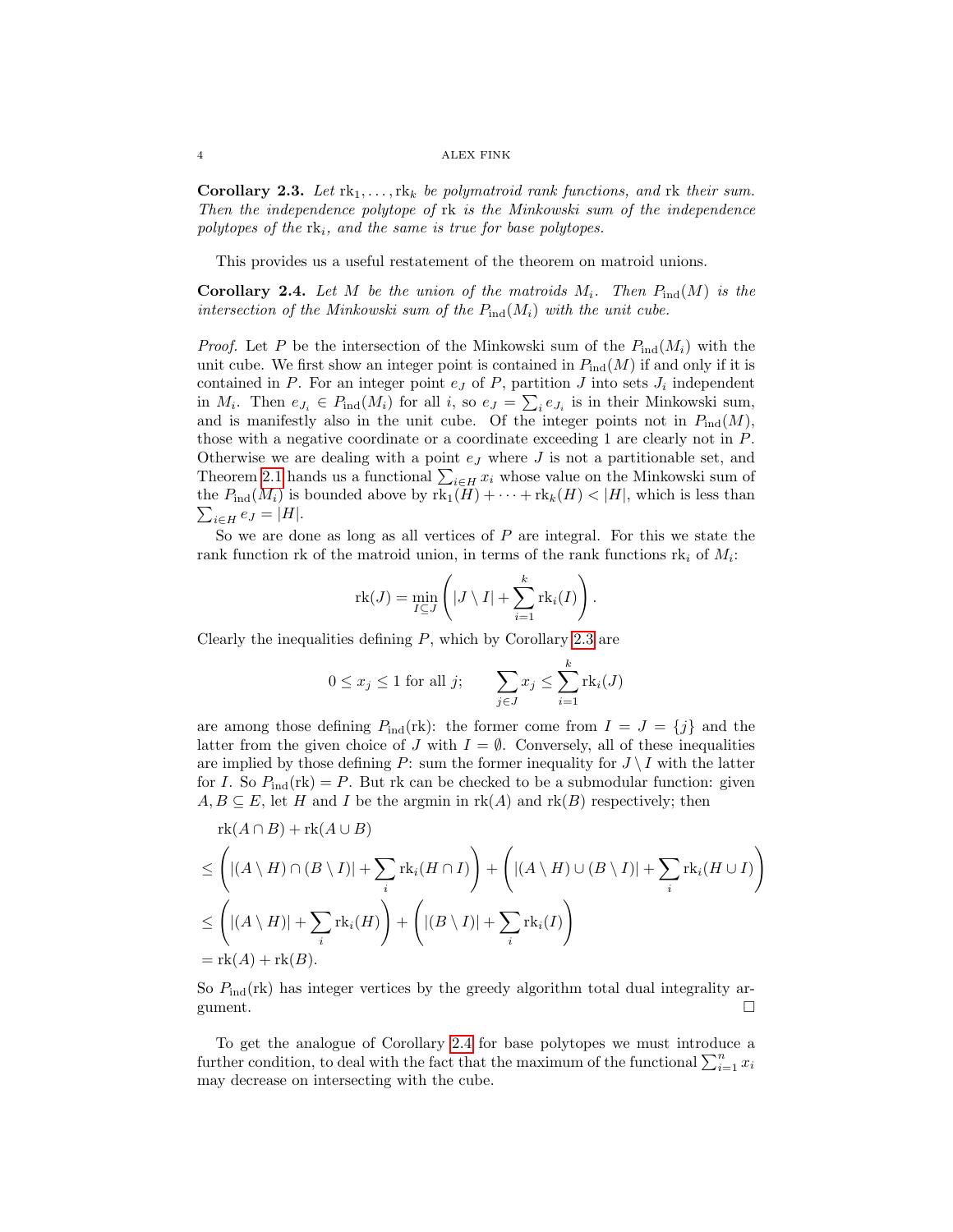**Corollary 2.5.** Let  $M_1, \ldots, M_k$  be matroids on ground set [n], and suppose that the rank of their union M is the sum of the ranks of  $M_1, \ldots, M_k$ : equivalently suppose that there is a family of bases  $B_i$  of  $M_i$  for  $i = 1, \ldots, k$  that are pairwise disjoint. Then

$$
P_{\text{base}}(M) = \left(\sum_{i=1}^{k} P_{\text{base}}(M_i)\right) \cap [0,1]^n.
$$

## 3. Faces of matroid polytopes

In this section we discuss the faces of matroid polytopes, with special attention to those of lowest and highest dimensions. But before that it makes sense to discuss dimensions of (poly)matroid polytopes themselves.

For independence polytopes the answer is simple. If rk is a polymatroid on a ground set E, the dimension of  $P_{\text{ind}}(\text{rk})$  is  $|E|$  minus the number of elements  $i \in E$ with  $rk(i) = 0$ . If  $rk(i) = 0$  then  $P_{ind}(rk)$  is contained in the hyperplane  $x_i = 0$ , and all these hyperplanes are transverse, so the dimension is at most  $|E|$  minus the number of these; on the other hand it contains a simplex  $\text{conv}(\{0\} \cup \{\epsilon e_i : \text{rk}(i) > \epsilon\})$ 0}) of the claimed dimension. For base polytopes there are more interesting lowdimensional examples. The matroid case of the next proposition is [\[6,](#page-25-1) Prop 2.4].

<span id="page-4-0"></span>**Proposition 3.1.** The dimension of  $P_{base}(\text{rk})$  is  $|E|$  minus the largest number of parts in a partition  $E = E_1 \cup \cdots \cup E_k$  such that  $\text{rk}(E) = \text{rk}(E_1) + \cdots + \text{rk}(E_k)$ .

These sets  $E_i$  are known as the *connected components* of the polymatroid rk. In the case of matroids, the connected components are classically defined as the equivalence classes of the equivalence relation given by  $i \sim j$  iff i and j appear together in some circuit. A (poly)matroid is called connected if it has only one connected component. In matroid theory there is distinctive terminology for connected components of one element i: if  $rk(i) = 0$  then i is called a *loop*, while if  $rk(i) = 1$  then i is called a *coloop*. We will speak of loops of polymatroids as well, though the notion of a coloop is less useful there.

Proof. Given any such partition, we have

$$
rk(E) = \sum_{i \in E} x_i = \sum_{\ell=1}^k \sum_{i \in E_{\ell}} x_i \le \sum_{i=1}^{\ell} rk(E_i) = rk(E)
$$

so each of the inequalities summed  $\sum_{i \in E_i} x_i$  must be equality, implying that  $P =$  $P_{\text{base}}(\text{rk})$  is contained in k tranverse hyperplanes.

Conversely, for each part  $E_t$  of the partition, let S be a subset of  $E_t$ , and  $a_1, a_2, \ldots, a_m$  be the elements of  $E_s \setminus S$ . Write  $A_i = \{a_1, \ldots, a_i\}$ . Not all of the equalities

$$
rk(S \cup A_{i-1}) + rk(A_i) = rk(A_{i-1}) + rk(S \cup A_i)
$$

can hold, or else their sum for  $i = 1, \ldots, m$  is also an equality, but cancelling terms appearing on both sides makes this

$$
rk(S) + rk(E_t \setminus S) = 0 + rk(E_t)
$$

which gives a partition with more parts than  ${E_i}$ . Similarly, if  $S = {s_1, \ldots, s_\ell}$ , and  $S_j = \{s_1, \ldots, s_j\}$ , not all of the equalities

$$
rk(S_j \cup A_{i-1}) + rk(S_{j-1} \cup A_i) = rk(S_{j-1} \cup A_{i-1}) + rk(S_j \cup A_i)
$$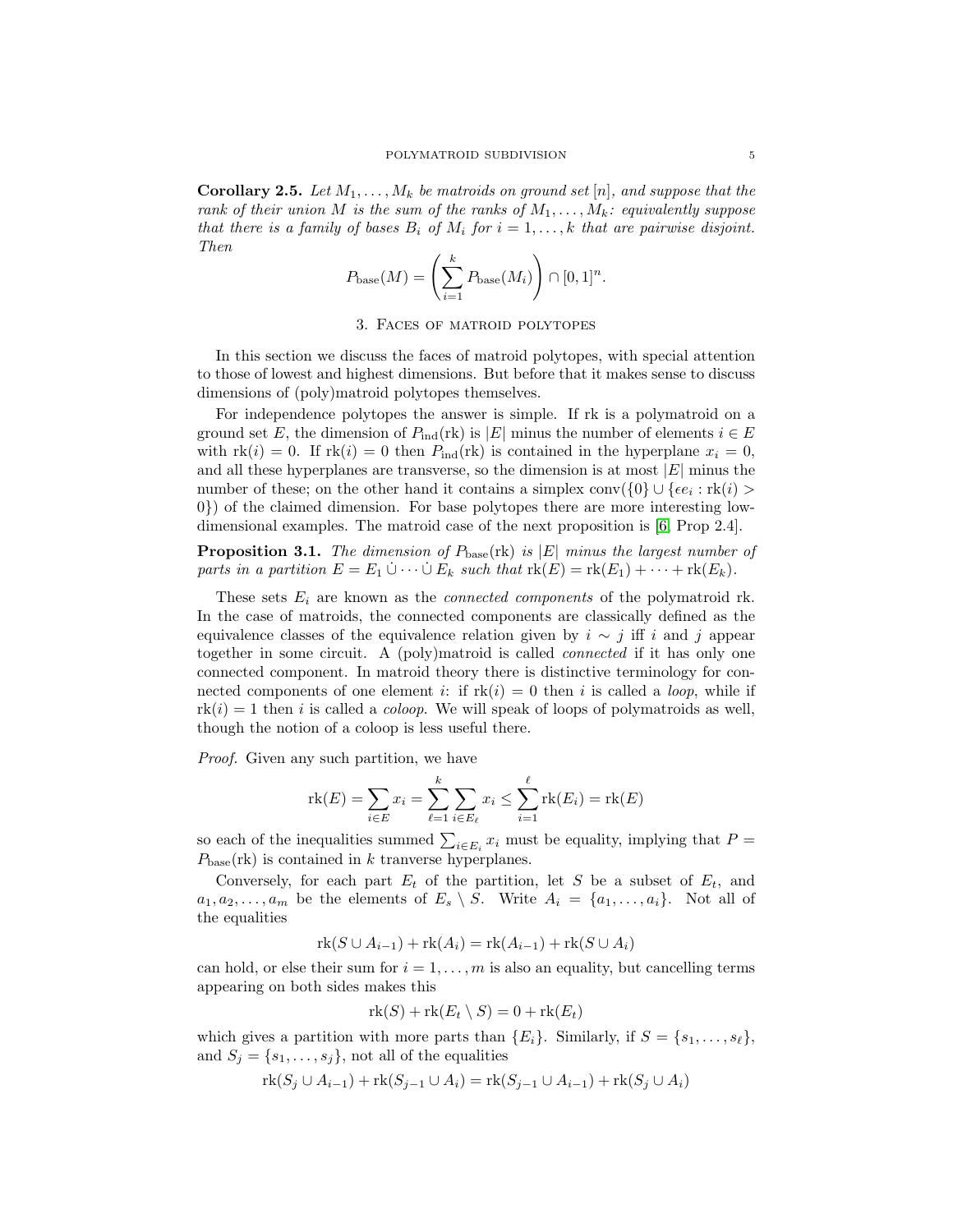may hold. Now Theorem [1.1](#page-1-0) on the sequences

$$
s_1, \ldots, s_{j-1}, a_1, \ldots, a_{i-1}, s_j, a_i
$$
, (other elements of  $E$ )

and the same sequence with  $s_j$  and  $a_i$  exchanges gives two vertices of P differing by a multiple of  $e_{s_j} - e_{a_i}$ .

We use the previous argument iteratively. First let  $S$  be the set  $S_1$  consist of a single element of  $E_t$ ; this produces an element  $a_i$ , which we'll name  $b_1$ . Then let S be the set  $S_2 = S_1 \cup \{b_1\}$ ; this produces another element  $a_i$  that we'll call  $b_2$ . Let  $S_3 = S_2 \cup \{b_2\}$  and continue in this way until the sets S fill up all of  $E_t$ . At this point we have constructed  $|E_t| - 1$  different segments in linearly independent directions  $e_{s_j} - e_{a_i}$ . Finally, summing over all parts  $E_t$  of the original partition, we have constructed segments in

$$
\sum_{i=1}^{k} |E_i| - 1 = |E| - k
$$

linearly independent directions in P, showing it is of dimension  $|E| - k$ .

We can explicitly describe the face of either sort of polytope selected by any linear functional, in terms of minors. Every face of a base polytope is the base polytope of a minor; for independence polytopes, sums of base and independence polytopes can appear. We will use a few standard structural matroid notions. Given a polymatroid rank function rk and a subset  $S$  of its ground set  $E$ , the *deletion* and the *contraction* of S have ground set  $E \setminus S$ . The rank function rk  $\setminus i$  of the deletion is given by

$$
(\text{rk}\,\backslash S)(A) = \text{rk}(A)
$$

and that  $rk/i$  of the contraction by

$$
(\text{rk } /S)(A) = \text{rk}(A \cup S) - \text{rk}(S).
$$

A minor of rk is a deletion of a contraction of rk. Deletions and contractions commute; we could equally have said a minor is a contraction of a deletion.

<span id="page-5-0"></span>**Proposition 3.2.** Let  $f = \sum_{i \in E} f_i x_i$  be a linear functional. The face of  $P_{base}(\text{rk})$ on which f is maximised is

$$
P_{\text{base}}(\text{rk}\setminus E_2\cup\cdots\cup E_m)+P_{\text{base}}(\text{rk}/E_1\setminus E_3\cup\cdots\cup E_m)+\cdots
$$

$$
\cdots+P_{\text{base}}(\text{rk}/E_1\cup\cdots\cup E_{m-1})
$$

where the partition  $E_1, \ldots, E_m$  of E is such that  $f_i > f_j$  if and only if  $f_i \in E_k$  and  $f_j \in E_\ell$  with  $k < \ell$ . (So each  $E_i$  consists of ground set elements with equal weight.)

The face of  $P_{\text{ind}}(\text{rk})$  on which f is maximised is

$$
P_{\text{base}}(\text{rk}\setminus E_2\cup\cdots\cup F) + P_{\text{base}}(\text{rk}/E_1\setminus E_3\cup\cdots\cup F) + \cdots
$$
  

$$
\cdots + P_{\text{base}}(\text{rk}/E_1\cup\cdots\cup E_{\ell-2}\setminus E_\ell\cup F) + P_{\text{ind}}(\text{rk}/E_1\cup\cdots\cup E_{\ell-1}\setminus F)
$$

where the partition  $E_1, \ldots, E_{\ell}, F$  of E is such that F contains all the elements i with  $f_i < 0$ ,  $E_\ell$  contains all the elements i with  $F_i = 0$  (of which there may be none), and the remaining elements are partitioned as before.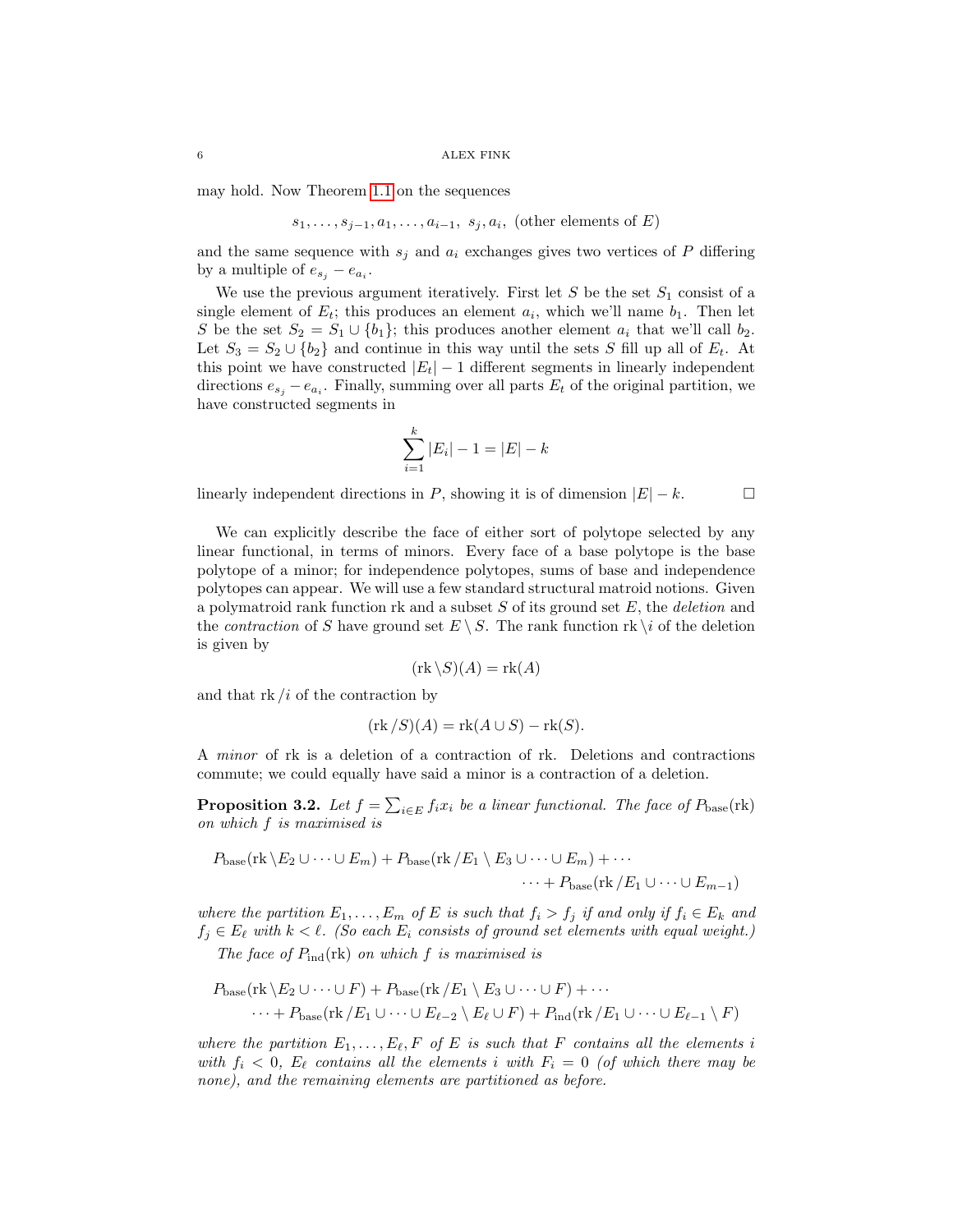The former polytope is a single base polytope, as we have claimed, because it is the base polytope of the direct sum of the individual polymatroids. Given a collection of polymatroids  $rk_i$  on disjoint ground sets  $E_i$ , their direct sum has ground set  $\bigcup E_i$  and rank function  $rk(A) = \sum_i \text{rk}_i(A \cap E_i)$ .

A sort of converse holds:

<span id="page-6-0"></span>**Corollary 3.3.** Let rk be a polymatroid and  $rk' = rk \succeq ST$  any minor thereof. Then one of the faces of  $P_{base}(\text{rk})$  is the translate of  $P_{base}(\text{rk}')$  by v, where v is any vertex of  $P_{\text{base}}(\text{rk } \setminus (E \setminus T)).$ 

To obtain this face choose the functional  $f$  to give distinct large positive weights to T that select the vertex v from  $P_{base}(\text{rk }(\sqrt{E \setminus T}))$ , distinct negative weights to S, and weight zero to everything else.

Proof. We can prove this by analysis of the greedy algorithm. Since we have defined the greedy algorithm for independence polytopes, we give the proof in that context. The base polytope version can be reduced to this straightaway. The sum of the coordinates being constant on  $P_{\text{base}}(rk)$ , we can add any multiple of it to f without changing the face selected. In particular we can make all coefficients of  $f$  positive, and then f selects the same face of the base polytope as of the independence polytope.

The vertices of the face of  $P_{\text{ind}}(rk)$  where f is maximised are the vertices on which  $f + \epsilon$  are maximised, as  $\epsilon$  varies over sufficiently small vectors. If all coefficients of  $f + \epsilon$  are distinct and none of them is zero, then the greedy algorithm has no choices to make, optimising  $x_i$  in turn for the positive  $f_i$  in decreasing order and leaving the other  $x_i$  zero. Our choice of  $\epsilon$  can only make a difference in this process in the event that some of the coefficients of  $f$  were zero or equal to start with. Thus, given that our  $E_1$  consists of all i such that  $f_i$  is maximal and positive, the greedy algorithm begins by selecting a vertex of  $P_{base}(\text{rk } \setminus (E \setminus E_1))$ , and the various choices of  $\epsilon$  allow selection all of its vertices. It next moves on to  $E_2$ , consisting of the i where  $f_i$  is next largest, and maximises these subject to the choices made for  $E_1$ . This selects a vertex of  $P_{\text{base}}(\text{rk}/E_1 \setminus (E_1 \cup E_2))$ . We continue in this fashion until reaching the negative coefficients of  $f$ , where we stop. If any coefficients of f are zero, those in the set we have called  $E_{\ell}$ , then our choice of  $\epsilon$  allows some to be included and others excluded in the greedy process, and in this way we can achieve every vertex of  $P_{\text{ind}}(\text{rk}/E_1 \cup \cdots \cup E_{\ell-1} \setminus F)$ . The choices made in  $\epsilon$  here are independent, pertaining to different coefficients, so overall the vertices attainable are exactly the vertices of the Minkowski sum of the polytopes for each step. This is the claim of the proposition.  $\Box$ 

Which of the inequalities of (poly)matroid polytopes define facets, i.e. are nonredundant? Separate answers have appeared in the literature for the independence polytope and the base polytope; we state both here.

**Proposition 3.4** (Feichtner-Sturmfels [\[6,](#page-25-1) Prop 2.6]). The inequality for the set A defines a facet of  $P_{\text{base}}(\text{rk})$  if and only if  $\text{rk } \setminus (E \setminus A)$  and  $\text{rk } /A$  are both connected.

**Proposition 3.5** (Edmonds). The inequality for the set A defines a facet of  $P_{\text{ind}}(\text{rk})$ if and only if  $rk \setminus (E \setminus A)$  is connected and  $rk /A$  contains no loops.

Sets A such that  $rk/A$  contain no loops are generally known as  $flats$ ; they are maximal sets of their rank. We prove both propositions together.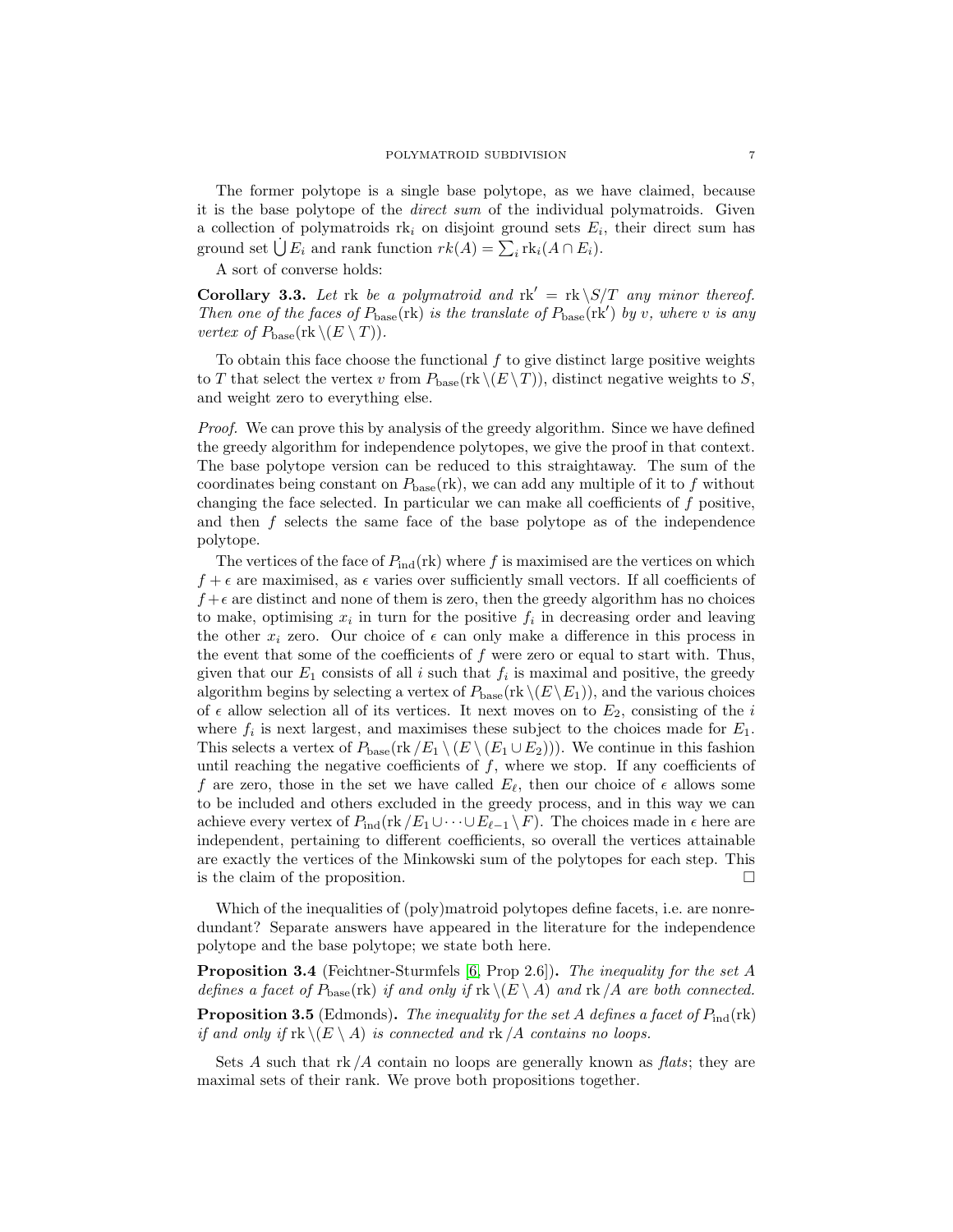*Proof.* The face F of either sort of polytope P where the inequality for the set A is tight is the face maximising the functional  $\sum_{i \in A} x_i$ . Proposition [3.2](#page-5-0) describes F as the Minkowski sum of two polytopes in disjoint sets of coordinates, those indexed by  $E_1 = A$  and those indexed by  $E_2 = E \setminus A$ , so the dimension of this sum is the sum of the dimensions of the summands. The first summand is a base polytope, satisfying the extra equality  $\sum_{i\in A} x_i = \text{rk}(A)$  that P itself does not satisfy. So F is a facet if and only if there are no further equalities, i.e. both the summand for  $\text{rk }\setminus (E \setminus A)$  and that for  $\text{rk }/A$  have the largest possible dimension. But this follows from Proposition [3.1](#page-4-0) and the foregoing discussion.

Finally, we have defined (poly)matroid polytopes in terms of permissible directions of their defining inequalities. At the opposite end of the dimension gamut, there is an equally pretty characterisation of these polytopes in terms of their vertices and edges. The matroid base polytope version came first, and is due to Gelfand, Goresky, MacPherson and Serganova [\[8\]](#page-26-4).

<span id="page-7-1"></span>Theorem 3.6. A polytope is a matroid, respectively a polymatroid, base polytope if and only if all coordinates of each of its vertices are 0 or 1, respectively positive, and each of its edges is in a direction of form  $e_i - e_j$  for some  $i, j \in [n]$ .

A polytope is a matroid, respectively a polymatroid, independence polytope if and only if all coordinates of each of its vertices are  $0$  or 1, respectively positive, the origin is one of these vertices, and each of its edges is in a direction of form  $e_i$  or  $e_i - e_j$  for some  $i, j \in [n]$ .

Proof. We only do the case of base polytopes in full here. We already know the characterisation of the vertices. The complete description of the faces in Proposition [3.2](#page-5-0) tells us that any edge must be a polymatroid base polytope itself. Now if rk is a polymatroid whose base polytope is an edge, then it cannot contain three elements of positive rank, for if so its independence polytope contains a small 3 simplex i.e. has dimension at least 3, and the base polytope, which is a facet thereof, has dimension at least 2. Removing loops, we may assume that the ground set of rk has size at most 2. So its base polytope is contained in the 2-space spanned by  $e_i$  and  $e_j$  for some i and j, and has constant coordinate sum; thus it must be an edge in direction  $e_i - e_j$ .

For the converse, suppose  $P$  is a polytope all of whose edges are in directions  $e_i - e_j$ . Let F be a face of P. The space of linear forms  $\sum c_i x_i$  which are constant on  $F$  equals the intersection of the corresponding spaces for its edges, and each of these is a hyperplane  $\{c_i = c_j\}$ , so the corresponding space for F is of the form

<span id="page-7-0"></span>
$$
\{(c_i) \in \mathbb{R}^n : c_i = c_j \text{ if } i \sim j\}
$$

for some equivalence relation  $\sim$  of [n], the transitive closure of the relation with  $i \sim j$  iff an edge in direction  $e_i - e_j$  appears. Therefore F is the set of solutions to a system of inequalities made up of equalities

$$
\sum_{i \in \Pi} x_i = b_{\Pi}
$$

for each equivalence class Π of ∼, as well as a single defining inequality for each facet. Since the facets also have descriptions of the same form, the defining inequalities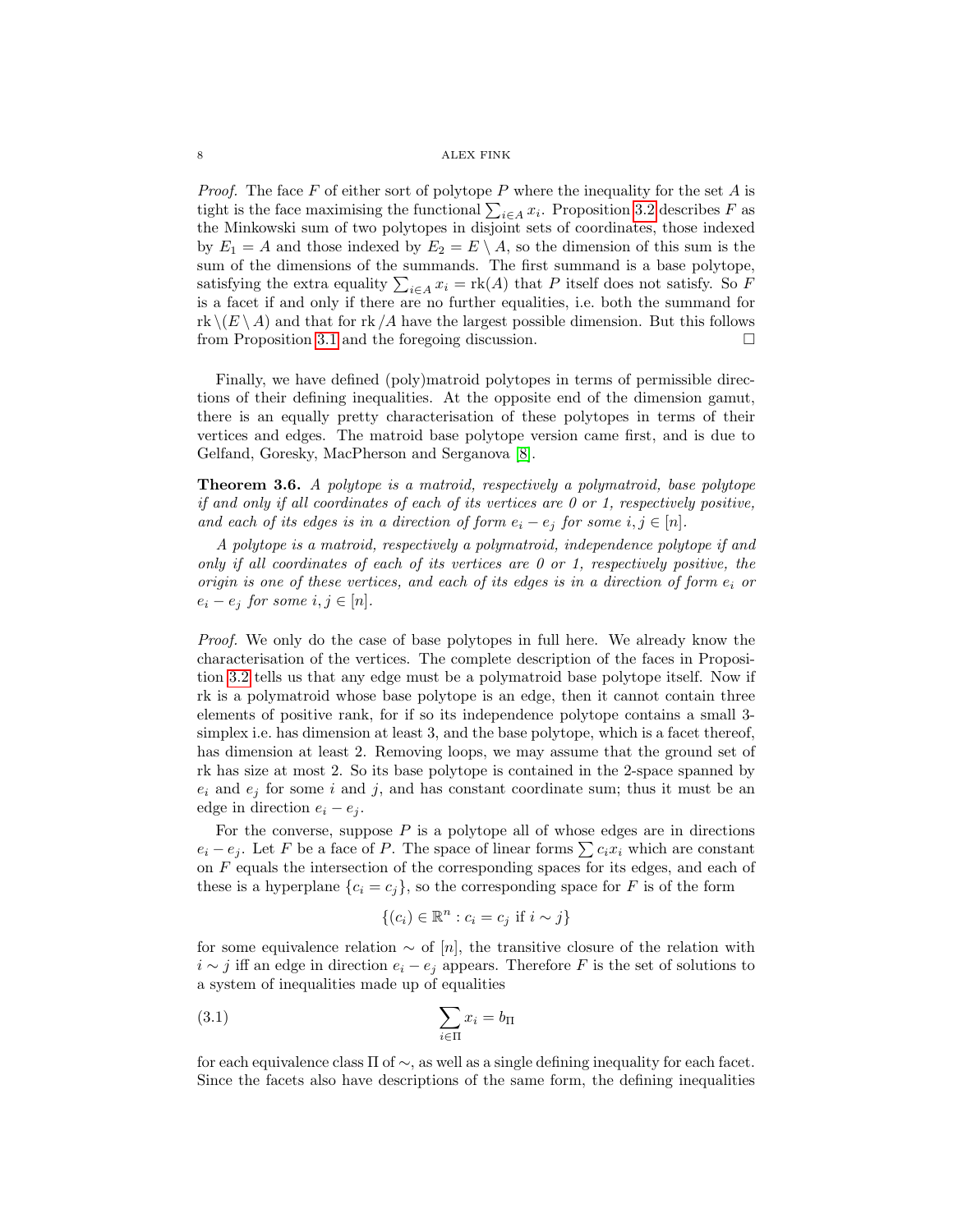can also be taken to be of the form

$$
\sum_{i \in J} x_i < b_J
$$

for some  $J \subseteq E$ . It follows that there exists some function rk, not necessarily submodular, so that  $P = P_{base}(\text{rk})$ .

It remains to show that rk may be taken submodular. The particular choice we make is

$$
rk(J) = \max_{x \in P} \sum_{i \in J} x_i.
$$

For a subset  $J \subseteq [n]$ , let  $x_J = \sum_{i \in J} x_i$ . Let A and B be any two subsets of  $[n]$ . Let F be the face of P on which  $x_{A\cap B}$  is maximised, and G the face of F on which  $x_{A\cup B}$  is maximised. For sufficiently small  $\epsilon > 0$ , we can obtain the same face G by first maximising  $x_{A\cap B} + \epsilon x_{A\cup B}$ , giving a face H, and then maximising  $x_{A\cup B}$ . But the equalities satisfied by H have a basis of the form [\(3.1\)](#page-7-0), so given that  $x_{A\cap B} + \epsilon x_{A\cup B} = c$  is among them for some c, so must also be  $x_{A\cap B} = c'$ and  $x_{A\cup B} = c''$ . In fact, c' and c'' must be entirely independent of  $\epsilon$  as long as it remains positive, since otherwise there would be some critical value of  $\epsilon$  picking out a face where  $x_{A\cap B}$  or  $x_{A\cup B}$  was not constant, which the same argument rules out. Therefore, using a very large  $\epsilon \gg 0$ , if we first maximise  $x_{A\cup B}$  and then  $x_{A\cap B}$ , we pick out the very same face G. We conclude that the value of  $x_{A\cap B} + \epsilon x_{A\cup B}$  on G equals  $rk(A \cap B) + rk(A \cup B)$ . But  $x_{A \cap B} + \epsilon x_{A \cup B} = x_A + x_B$ , so this feasible value provides a lower bound for  $rk(A) + rk(B)$ . Therefore rk is submodular.

It remains just to deal with the conditions on the vertices. But if  $P$  is in the positive orthant then clearly rk takes positive values, so is a polymatroid rank function; and if all vertices of  $P$  are zero-one vectors, then all the optima defining rk are attained at one of these zero-one vectors, so that  $rk(J)$  is integral and at most  $|J|$  for each J, making rk a matroid rank function.

Finally, we speak in brief to independence polytopes. The proof can basically be adapted mutatis mutandis. The key for the converse direction is, notionally, to add a slack variable  $x_0$  for the inequality  $\sum_{i \in E} x_i \leq \text{rk}(E)$  of the independence polytope. This corresponds to passing from the putative independence polytope P to a polytope Q in the hyperplane  $x_0 + \sum_{i \in E} x_i = c$  projecting to it. Translating the edge direction conditions to Q, the allowable directions become exactly the directions  $e_i - e_j$ . So Q is a polymatroid base polytope, which projects to an independence polytope on dropping the slack variable.

Here is a bonus proof for the matroid base polytope case, using the basis exchange formulation of matroids.

Bonus proof of [3.6](#page-7-1) for matroid base polytopes. Given an edge  $\mathcal E$  of a matroid base polytope P, let f be a linear functional minimised exactly on  $\mathcal{E}$ , and let  $B_0$  and  $B_1$ be the bases corresponding to its ertices. Suppose, without loss of generality, that an element j of maximal f-weight in their symmetric difference lies in  $B_0$ . By the base exchange axiom, there is a basis  $B_0 \setminus \{j\} \cup \{i\}$  for some  $i \in B_1 \setminus B_0$ , but i has weight no greater than j, so this new basis must lie on  $\mathcal E$  and must be  $B_1$ . Hence  $\mathcal E$  is in direction  $e_i - e_j$ .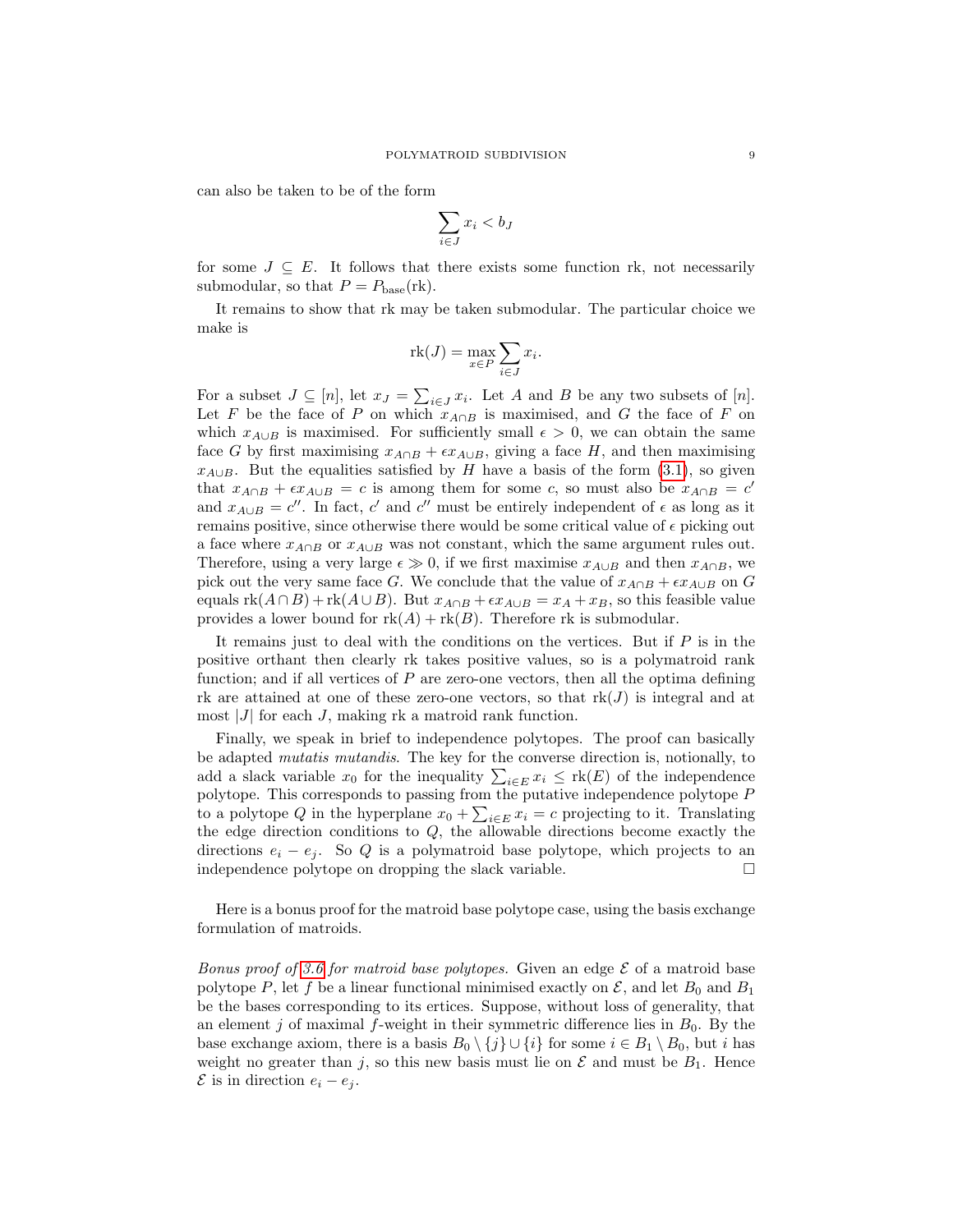Conversely, if  $P$  is a polytope with the given conditions on vertices and edges, we must prove the base exchange axiom for the collection of bases

$$
\{B: \sum_{i \in B} e_i \text{ is a vertex of } P\}.
$$

Let  $B_0$  and  $B_1$  be two bases in this set and  $j \in B_0 \setminus B_1$ , and consider the linear functional  $f = x_j + \sum_{k \in [n] \setminus (B_0 \cup B_1)} x_k$ . This takes value 0 at  $B_1$  so is not minimised at  $B_0$ , where its value is 1. By elementary linear programming, there must be an edge leaving  $B_0$  along which the value of f decreases; since the basis at the other end of the edge has form  $B_0 \setminus \{k\} \cup \{\ell\}$  by assumption this is only possible if  $k = j$ and  $\ell \in B_0 \cup B_1 \setminus j$ , indeed  $\ell \in B_1 \setminus B_0$  since a basis cannot contain an element multiply. This proves the exchange condition.  $\Box$ 

# 4. Subdivisions

A polyhedral cell complex S is a finite collection of polyhedra called cells, closed under taking faces, and such that the intersection of two polyhedra in  $S$  is a face of each, the empty set being allowed as a face. Such a cell complex is a subdivision of a polyhedron  $P$  when  $P$  is the union of its members. The *trivial* subdivision of a polyhedron P consists of the set of faces of P itself.

Example 4.1. Here are a couple sorts of behaviours disallowed in regular subdivisions, both of which can be observed in one dimension.

• The set

 $\{[0, 2], [1, 2], [1, 3], \{0\}, \{1\}, \{2\}, \{3\}\}\$ 

is not a subdivision of the interval  $[0,3]$  because its cells  $[0,2]$  and  $[1,3]$ intersect in [1, 2], which despite being present in the collection is not a face of the intervals intersected.

• The set

 $\{\{x\} : x \in [0,1]\}$ 

is not a subdivision of the interval  $[0, 1]$  because of the finiteness condition.

Here are a few basic standard facts about subdivisions.

<span id="page-9-0"></span>**Proposition 4.2.** The relative interiors of the faces of any subdivision of P partition P.

*Proof.* Let S be a subdivision of P. Every point  $x \in P$  lies in some polyhedron  $Q$  in  $S$ , and if  $F$  is the intersection of all faces of  $Q$  containing  $x$ , then  $x$  is in  $F$ but no face thereof, i.e. in the relative interior of  $F$ . Now if  $x$  were in the relative interior of another polyhedron G in S, then the intersection  $F \cap G$  would contain a point in the relative interior of each; since this intersection must be a face of each of the two, we must have  $F = F \cap G = G$ .

**Proposition 4.3.** A subdivision of  $P$  is determined by its maximal-dimensional cells, all of which have dimension equal to  $\dim(P)$ .

See [\[3,](#page-25-2) Section 2.3] for a proof, minding differences between their setup and ours.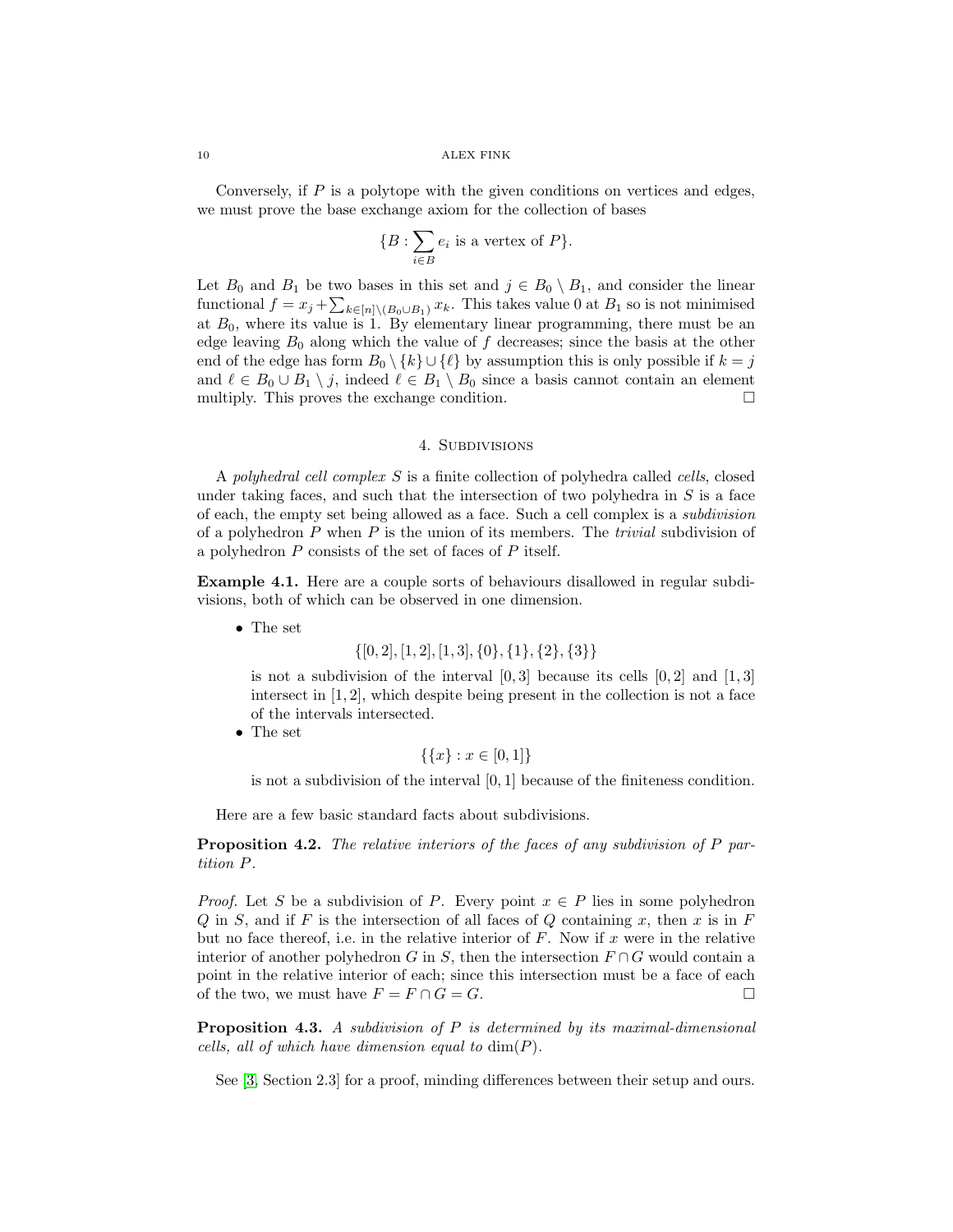Example 4.4. The easiest nontrivial subdivisions are those with only two maximaldimensional cells. These are known as the hyperplane splits. They are all obtained by letting H be a hyperplane dividing the ambient space into halfspaces  $H_1$  and  $H_2$ such that P intersects the interiors of both halfspaces, and taking  $P \cap H_1$  and  $P \cap H_2$ as the maximal-dimensional cells of the subdivision.

The *indicator function*  $\mathbb{I}_P$  of a polytope P in a vector space V is the function  $f: V \to \mathbb{Z}$  taking value 1 on P and 0 elsewhere.

<span id="page-10-0"></span>**Proposition 4.5.** Let S be a subdivision of a polyhedron P, and  $S_1, \ldots, S_k$  its faces of maximal dimension. Then

$$
\mathbb{1}_P = \sum_{\emptyset \neq A \subseteq [k]} (-1)^{|A|-1} \cdot \mathbb{1}_{\bigcap_{i \in A} S_i}.
$$

4.1. Matroid subdivisions. A *(poly)matroid subvidision* is a subdivision of a (poly)matroid base polytope whose maximal cells, and therefore all of whose cells, are also (poly)matroid base polytopes. We focus on the matroid case in these notes.

Beyond the strand of work in linear programming and combinatorial optimisation that has been the focus of Edmonds' part of this course, matroid base polytopes have appeared in several other contexts. One of these associates matroids to the type A Coxeter groups, observing that their edge directions are the roots of the type A root systems, and generalises to other Coxeter groups; these are the subject of the book [\[1\]](#page-25-3), though the subject still seems to be awaiting its killer application.

Algebraic geometry has seen many uses of the matroid base polytope, including the construction of the matroid stratification of the Grassmannian [\[8\]](#page-26-4). A number of its other uses ultimately trace back to the fact that matroid polytope subdivisions encode toric degenerations of certain toric varieties: these include the moduli space of hyperplane arrangements (Hacking, Keel and Tevelev [\[9\]](#page-26-5) and Kapranov [\[10\]](#page-26-6)), compactifying fine Schubert cells in the Grassmannian (Lafforgue [\[12,](#page-26-7) [11\]](#page-26-8)), and tropical linear spaces (Speyer [\[16\]](#page-26-9)). This work has many close connections to questions of realisability, as Lafforgue's work indicates (our Theorem [7.8\)](#page-23-0).

From the enumerative or invariant-theoretic point of view, many invariants of interest, like the Tutte polynomial, satisfy relations arising from subdivisions, so knowing that one's matroid is subdivided may help prove assertions about these invariants.

One simple reason we don't concern ourselves with independence polytope subdivisions is because there aren't any nontrivial ones, even for polymatroids. To see this, observe that the independence polytope of any polymatroid rk contains the convex hull of the origin and the vectors  $rk({i})e_i$  for each i. If  $rk(i) = 0$  for some i, then the independent set polytope P of rk lies in the hyperplane  $x_i = 0$ and is not full-dimensional. But if all  $rk({i})$  are positive then P contains a small dilate of the simplex conv $\{0, e_1, \ldots, e_n\}$ , and only one top-dimensional polytope in a subdivision may do so by Proposition [4.2.](#page-9-0)

Aside. In the light of Proposition [4.5](#page-10-0) the difference between the two kinds of polytopes is, in fact, unimportant. Given a collection of matroids  $M_i$ , one has  $\sum_i c_i \mathbb{1}_{P_{base}(M_i)} = 0$  if and only if  $\sum_i c_i \mathbb{1}_{P_{ind}(M_i)} = 0$ . This is because the passage from base to indicator polytopes in Proposition [1.3](#page-1-2) is linear on indicator functions. The passage in the other direction is also linear when restricted to polytopes whose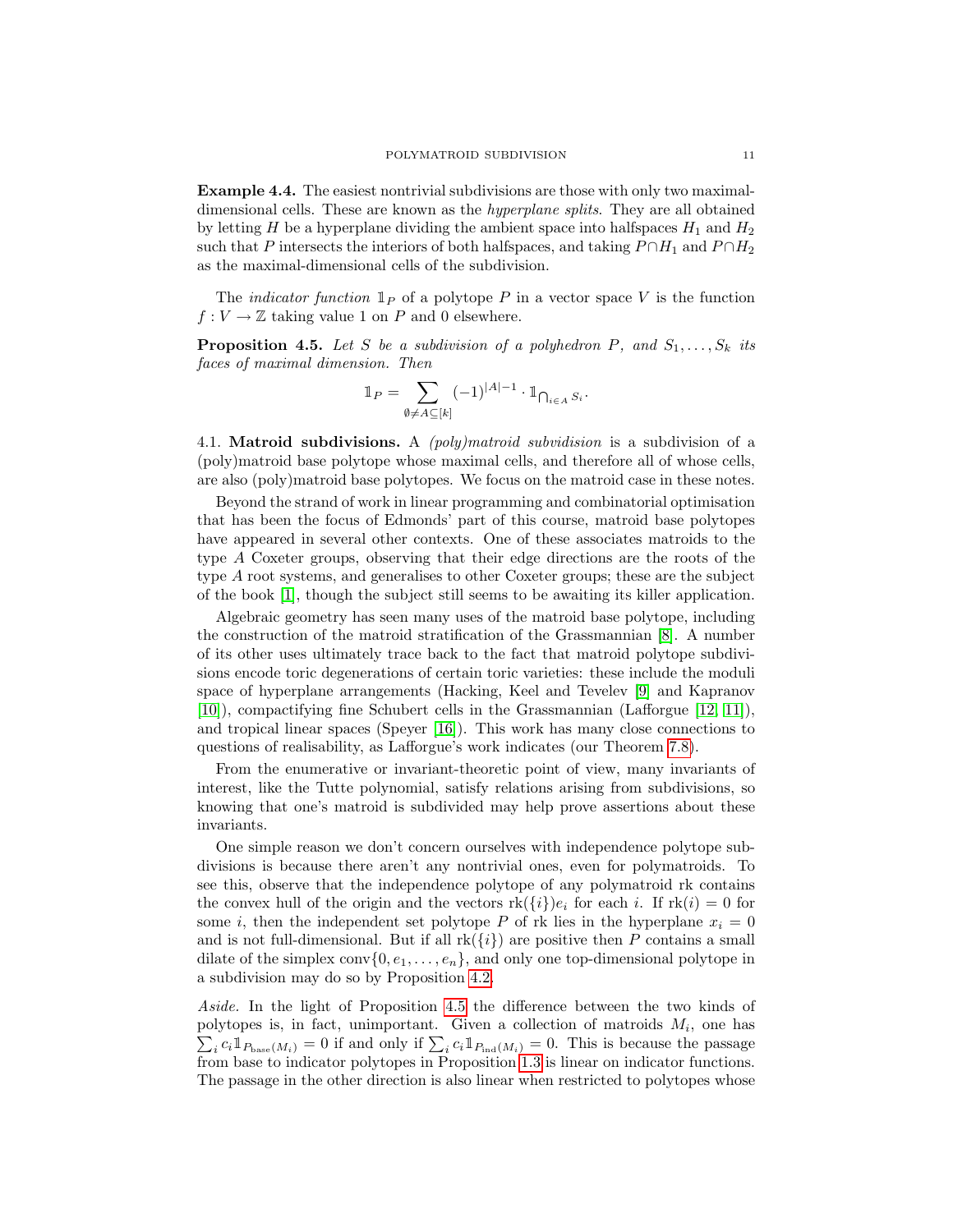maximal coordinate sum is the same, and the linear relations among indicator polytopes are generated by relations among those whose maximal coordinate sum is the same.

4.2. Matroids without subdivisions. One of the first questions one might have about a matroid is whether its polytope permits any nontrivial subdivisions at all. This predicate was one half of one of the first interesting theorems on the subject, Theorem [7.8.](#page-23-0) In some cases the answer is "no". We present a few examples here.

The beta invariant of a matroid M with rank function rk on ground set  $E$  is defined as

$$
\beta(\mathrm{rk}) = \sum_{A \subseteq E} (-1)^{\mathrm{rk}(E) - |A|} \mathrm{rk}(A).
$$

<span id="page-11-1"></span>(It appears as the coefficient of x and of y in the Tutte polynomial.)

**Proposition 4.6.** If S is a matroid subdivision with maximal-dimensional faces  $S_1, \ldots, S_k$ , and the corresponding matroids are M and  $M_1, \ldots, M_k$ , then

$$
\beta(M) = \beta(M_1) + \cdots + \beta(M_k).
$$

The beta invariant of a matroid is a nonnegative integer. It equals zero if and only if the matroid is disconnected (i.e. has base polytope of dimension less than  $|E| - 1$ , and one if and only if the matroid is series-parallel. Thus, series-parallel matroids allow no nontrivial matroid subdivisions.

A series-parallel matroid is the graphic matroid of a series-parallel graph, which in turn is a graph that can be built from the graph with two parallel edges  $\langle \rangle$ by repeatedly replacing an edge • $\bullet\bullet\bullet$  with two edges either in series • or in parallel  $\lt \searrow$ 

We omit the proof, as it goes somewhat afield into enumerative combinatorics. But we do give an example of a non-subdivisible matroid which is not series-parallel.

<span id="page-11-0"></span>Proposition 4.7 (Chatelain-Ramírez Alfonsin [\[2,](#page-25-4) Thm 3]). Matroids realisable over  $\mathbb{F}_2$  have no matroid subdivisions which are hyperplane splits.

*Proof.* Let M be realisable over  $\mathbb{F}_2$ , and suppose its base polytope P had a hyperplane split into top-dimensional pieces  $P_1$  and  $P_2$ . In view of the defining inequalities of the base polytope, the equation of the hyperplane must have the form  $\sum_{i\in A} x_i = b$  for some set  $A \subseteq E$  and integer b. There must then be a lattice point of P where  $\sum_{i\in A} x_i$  attains the value  $b-1$ , and another where it attains the value  $b + 1$ ; otherwise either the minimum or maximum of this functional is b, meaning that P doesn't intersect one of the open halfspaces it's supposed to and one of  $P_1$ and  $P_2$  has too low dimension.

Let  $B_1$  and  $B_2$  be bases of M corresponding to such lattice points, so  $|B_1 \cap A|$  =  $b-1$  and  $|B_2 \cap A| = b+1$ . Use the basis exchange axiom to replace each element of  $(B_1 \cap A) \setminus B_2$  with an element of  $B_2$ . The resulting basis  $B'_1$  has  $B'_1 \cap A \subseteq B_2 \cap A$ and  $|B_1 \cap A| \leq b-1$ ; use further basis exchange to replace elements of  $B'_1$  with those of  $B_2$  until obtaining a basis  $B_1''$  with  $|B_1'' \cap A| = b - 1$  again and  $B_1'' \cap A \subseteq B_2 \cap A$ still. Now repeat the process with the roles of  $B_1$  and  $B_2$  reversed. The final result are two bases  $B_1''$  and  $B_2''$  of M that can be written  $B_1'' = S \cup \{a, b\}$  and  $B_2'' = S \cup \{c, d\}$  with  $|S \cap A| = b - 1$ ,  $a, b \notin A$ , and  $c, d \in A$ .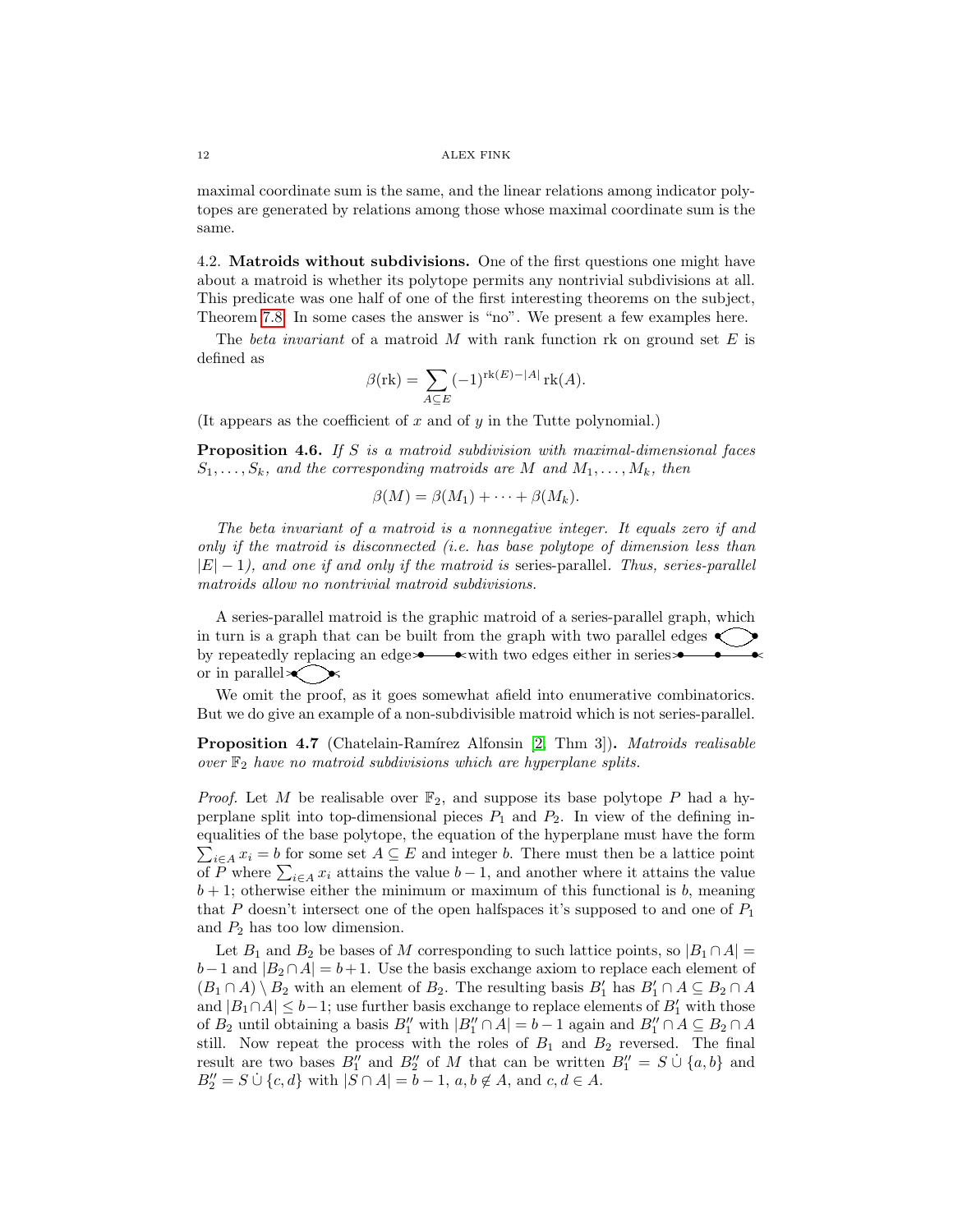Consider the minor  $M' = M/S \setminus (E \setminus S \setminus \{a, b, c, d\})$ . This is a matroid of rank 2 on the ground set  $\{a, b, c, d\}$ , of which  $\{a, b\}$  and  $\{c, d\}$  are bases. Its base polytope, which is a face of P per Corollary [3.3,](#page-6-0) therefore has a hyperplane split by the hyperplane  $x_a + x_b = 1$ , which is a matroid subdivision because its topdimensional cells are faces of  $P_1$  and  $P_2$  respectively. By a theorem of Tutte, since M is realisable over  $\mathbb{F}_2$ , M' cannot be isomorphic to the uniform matroid  $U_{2,4}$ . But there is no other base polytope with  $e_{a,b}$  and  $e_{\{c,d\}}$  as vertices on which this hyperplane split induces a matroid subdivision.

**Example 4.8.** The graphic matroid of the complete graph  $K_4$ , like any graphic matroid, is binary. One computes that its beta invariant equals 2. By Proposition [4.7](#page-11-0) it has no hyperplane split, i.e. subdivision into two top-dimensional pieces, while by Proposition [4.6](#page-11-1) it has no subdivision into more than two top-dimensional pieces. So it has no nontrivial subdivisions of any kind.

### 5. Regular subdivisions

Regular subdivisions are, in my opinion, the most tractable kind of subdivision. We will look at examples of regular and non-regular matroid subdivisions later.

Let  $\pi : \mathbb{R}^{n+1} \to \mathbb{R}^n$  be the projection which simply discards the last coordinate. Informally, it will be linguistically useful to speak of this last coordinate as "height", so that e.g. increasing its value is moving "up".

Let  $P \subseteq \mathbb{R}^n$  be any polyhedron, and Q another polyhedron such that  $\pi(Q)$ P and such that Q contains no ray in the direction  $-e_{n+1}$ . Then the regular subdivision  $S(Q)$  induced by Q is the collection of all faces of the polyhedra  $\pi(F)$ , where F is a facet of Q such that an affine-linear functional c which is zero on  $F$ , and nonnegative but not everywhere zero on  $Q$ , has a positive coefficient of  $x_{n+1}$ .

Aside. We sometimes regard the non-constant coefficients of such a functional

$$
c = c_0 + c_1 x_1 + \dots + c_{n+1} x_{n+1}
$$

as giving a *normal vector*  $(c_1, \ldots, c_{n+1})$  in the dual  $(\mathbb{R}^{n+1})^*$  to the facet F. This normal vector is *inner* if  $c$  takes nonnegative values on  $Q$ , as we have required; if  $c$ instead took nonpositive values on Q it would give an outer normal vector.

Here's a restatement of the definition using the inequality description of Q. Consider a finite collection  $f_1, \ldots, f_k$  of affine-linear functionals. For each i, let  $G_i$  be the set of points of  $P$  at which  $f_i$  attains the largest value among any of these functionals (allowing ties). Then the set of all faces of the polyhedra  $G_i$  is the regular subdivision  $S(Q)$ , where

$$
Q = \{(x, h) : x \in P, h(x) \ge f_i(x) \text{ for all } i\},\
$$

and any regular subdivision can be restated in this form.

All elements of  $S(Q)$  are projections of faces of Q. The faces which appear are those which minimise a collection of linear functionals  $f_i$  at least one of which has positive coefficient of  $x_{n+1}$ . Any convex combination  $\sum c_i f_i$  with the  $c_i$  strictly positive is minimised on the same face, and the convex combination can be chosen to leave the coefficient of  $x_{n+1}$  positive. To restate that: if F is a face of Q, then  $\pi(F)$  appears in S if and only if translates  $F - \epsilon e_{n+1}$  of this face downward do not intersect Q, for small  $\epsilon > 0$ . Let us call such faces F of Q lower.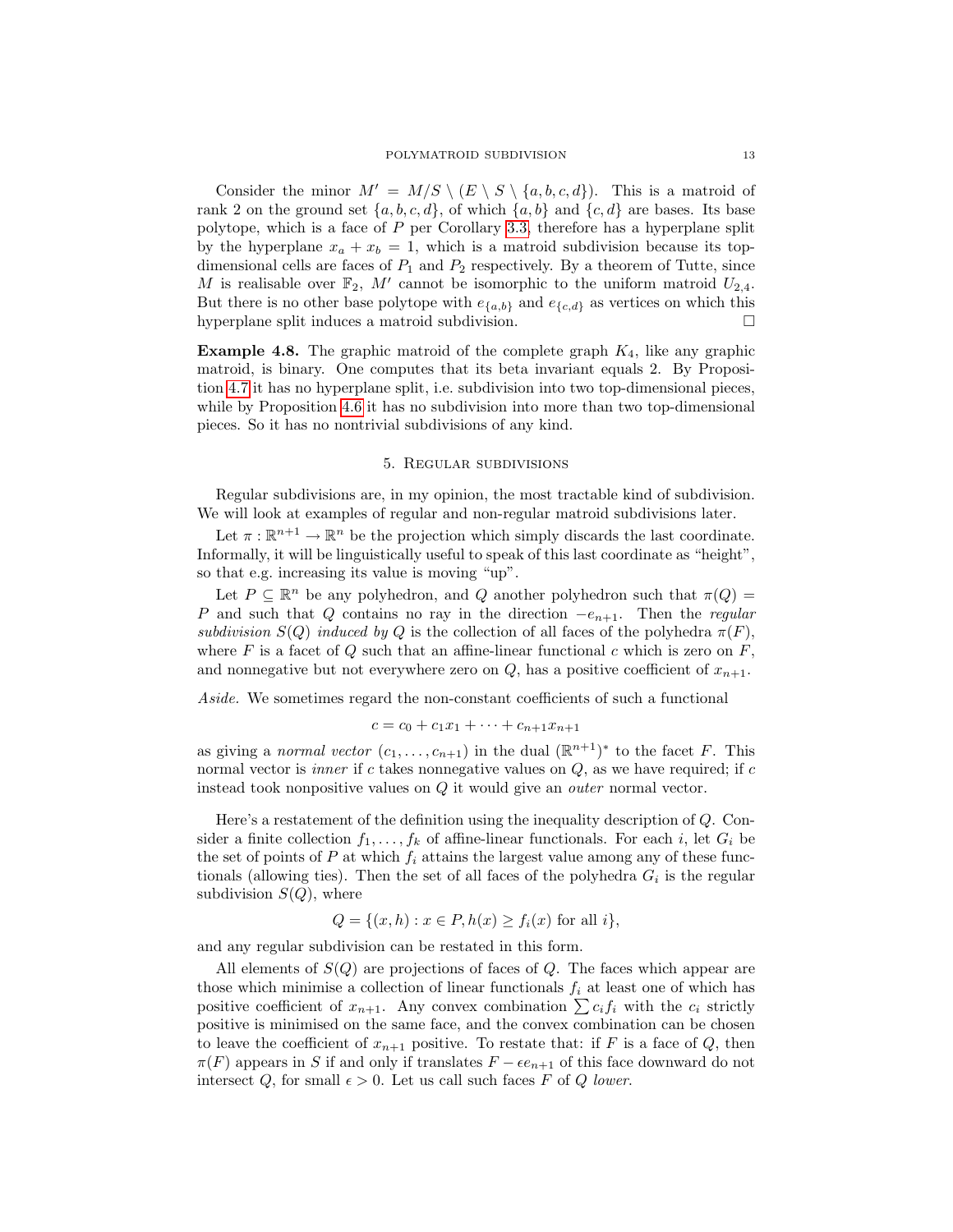

<span id="page-13-1"></span>FIGURE 1. The octahedron of Example [5.3.](#page-13-0)

## **Proposition 5.1.** The regular subdivision  $S(Q)$  is a subdivision of P.

*Proof.* If  $\pi(F)$  is a polytope in  $S(Q)$ , the image of the lower face F of Q, and G is a face of  $\pi(F)$  where the functional f is minimised, then  $f \circ \pi$  is minimised on a face  $\tilde{G}$  of F projecting to G. Since F is lower, so is  $\tilde{G}$ , so G is in  $S(Q)$ . Next, let  $\pi(F)$  and  $\pi(G)$  be polytopes in  $S(Q)$  and x an intersection point. The only preimage of x under  $\pi$  which can be contained in a lower face is the element of  $\pi^{-1}(x) \cap Q$  with minimal last coordinate. So in fact  $F \cap G$  contains this preimage. We conclude that  $\pi(F) \cap \pi(G) = \pi(F \cap G)$ , which is in  $S(Q)$ . Finally,  $\pi(Q) = P$ so Q subdivides P.

The following is an immediate consequence of Theorem [3.6.](#page-7-1)

<span id="page-13-4"></span>**Corollary 5.2.** The subdivision  $S(Q)$  is a matroid subdivision if any only if, for every lower vertex v of Q, all coordinates of  $\pi(v)$  lie in  $\{0,1\}$ , and for every lower edge  $\mathcal E$  of Q, the edge  $\pi(\mathcal E) \subseteq \mathbb{R}^n$  is in the direction  $e_i - e_j$  for some  $i, j \in [n]$ .

The same is true for polymatroid subdivisions when  $\{0, 1\}$  is replaced by  $\mathbb{R}_{\geq 0}$ .

<span id="page-13-0"></span>Example 5.3. The smallest matroid base polytope with a nontrivial subdivision is the octahedron  $P = \text{conv}\{e_{\{i,j\}} : 1 \leq i < j \leq 4\}$ . associated to the uniform matroid  $U_{2,4}$ ; see Figure [1.](#page-13-1) It possesses seven regular subdivisions. The three finest are all related by the action of the symmetric group  $S_4$  on the ground set; One of them has maximal faces

<span id="page-13-2"></span>(5.1) conv $\{e_{12}, e_{13}, e_{14}, e_{34}\}, \text{conv}\{e_{12}, e_{13}, e_{23}, e_{34}\},\$ 

(5.2)  $\text{conv}\{e_{12}, e_{14}, e_{24}, e_{34}\}, \text{conv}\{e_{12}, e_{23}, e_{24}, e_{34}\},\$ 

 $e_{12}$  being short for  $e_{\{1,2\}}$  and so on. These all share the "long" edge conv $\{e_{12}, e_{34}\},$ so are not matroid base polytopes. The three next coarsest regular subdivisions, again all related by the  $S_4$  action, are hyperplane splits, a representative one having maximal faces

<span id="page-13-3"></span>
$$
(5.3) \qquad \operatorname{conv}\{e_{12}, e_{13}, e_{14}, e_{23}, e_{24}\}, \qquad \operatorname{conv}\{e_{13}, e_{14}, e_{23}, e_{24}, e_{34}\};
$$

see Figure [2.](#page-14-0) These are matroid subdivisions. The last regular subdivision, of course, is the trivial one.

Which of these subdivisions is attained depends on which of the three quantities

$$
p_{12} + p_{34}, \quad p_{13} + p_{24}, \quad p_{14} + p_{23}
$$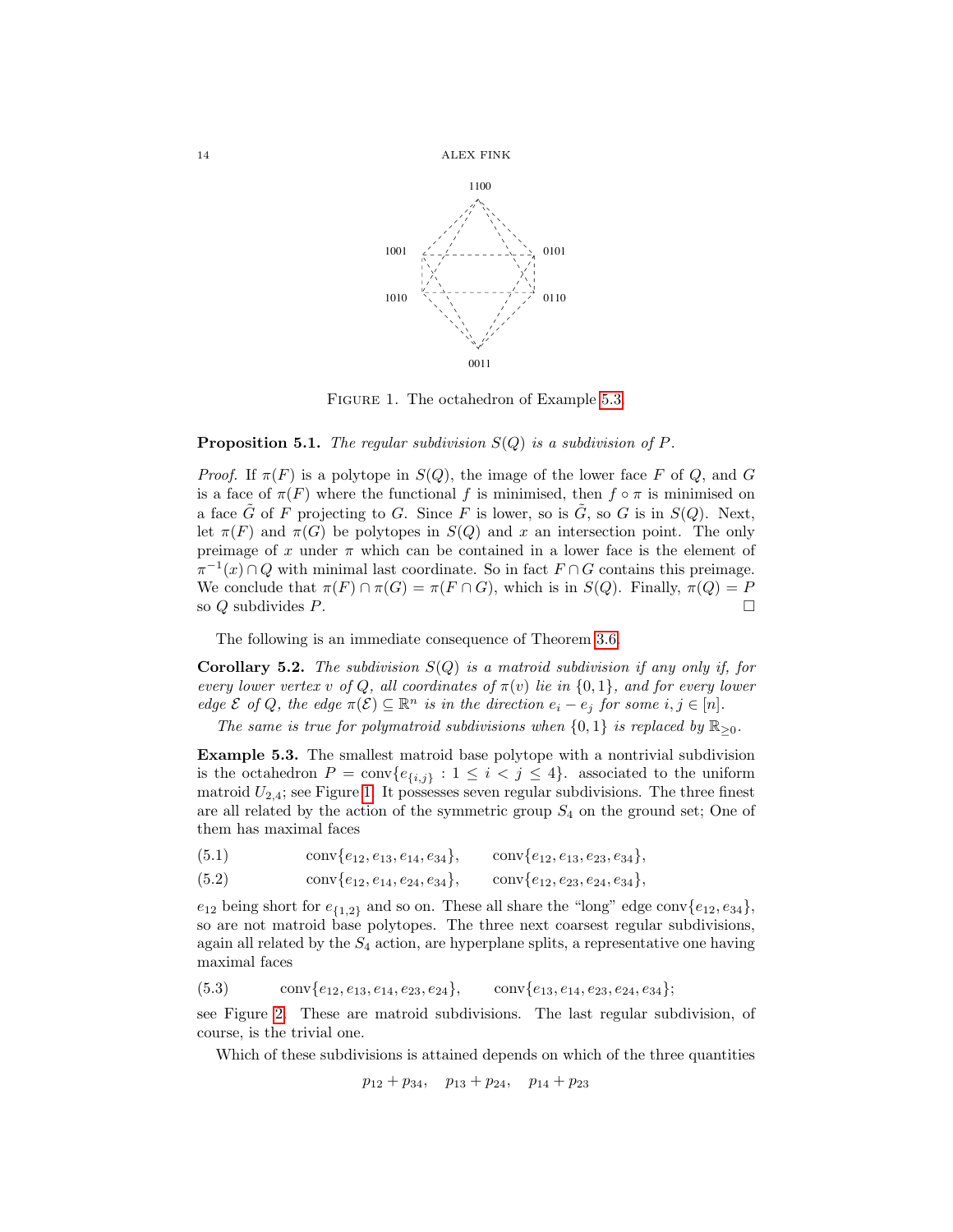

FIGURE 2. The nontrivial matroidal subdivision of Example [5.3,](#page-13-0) depicted as its two maximal faces and their intersection.

<span id="page-14-0"></span>

<span id="page-14-1"></span>FIGURE 3. A nonregular subdivision.

is least, where  $p_j$  is the height to which vertex  $e_j$  is lifted, i.e.  $Q = \text{conv}\{(e_j, p_j)\}\$ is the determining polytope. If a unique one of these three sums is least, it determines a long edge through the middle of the octahedron; for example when  $p_{12} + p_{34}$  is least we get subdivision [\(5.1\)](#page-13-2). When two are tied for least, they determine a square through the middle: thus in [\(5.3\)](#page-13-3) we have  $p_{13} + p_{24} = p_{14} + p_{23} < p_{12} + p_{34}$ . Finally, when all three are equal, the height function is in fact an affine linear function on the whole octahedron and we get a trivial subdivision.

We will call on this example in Section [7.2.](#page-21-0)

It seems remiss not to state a general theorem which sees expression in this example, regarding regular subdivisions which do not introduce new vertices.

# Theorem 5.4. [[secondary polytope]]

We omit the proof.

Example 5.5. The standard example of a nonregular subdivision, sometimes called "the mother of all examples", is depicted in Figure [3.](#page-14-1) Let  $x_1, \ldots, x_6$  be its six points, according to the labelling in the figure. If this is to arise as  $S(Q)$  then Q must have just six lower vertices, projecting to the  $x_i$ ; call them  $(x_i, h_i)$ .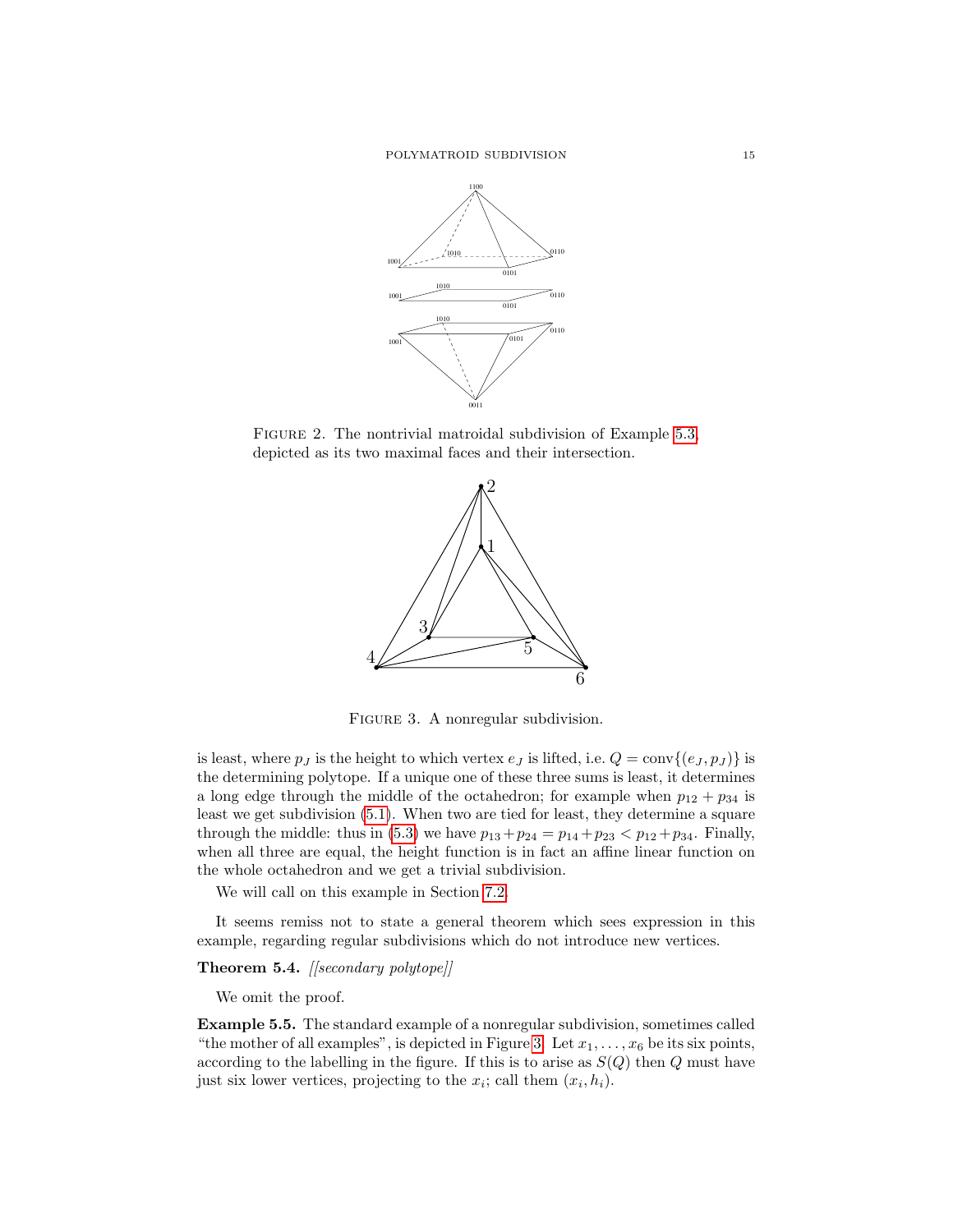

<span id="page-15-0"></span>FIGURE 4. A nonregular subdivision of polymatroid base polytopes.

Let  $w = ax_3 + (1 - a)x_2 = ax_1 + (1 - a)x_4$  be the point of intersection: a reappears on both sides since  $x_1x_3$  and  $x_2x_4$  are parallel. From the figure, conv $\{(x_2, h_2), (x_3, h_3)\}\$  must be a lower edge of Q. On the other hand the segment conv $\{(x_1, h_1), (x_4, h_4)\}\$ is not contained in a lower face of Q. So the point  $(w, ah_3+(1-a)h_2)$  can be translated by a sufficiently small multiple of  $-e_{n+1}$  while remaining in Q, whereas this is false for the point  $(w, ah_1 + (1 - a)h_4)$ . These two midpoints differ only in the last coordinate, so  $ah_3 + (1 - a)h_2 > ah_1 + (1 - a)h_4$ , i.e.

$$
ah_1 - (1 - a)h_2 < ah_3 - (1 - a)h_4.
$$

By symmetries of the figure we also have

$$
ah_3 - (1 - a)h_4 < ah_5 - (1 - a)h_6, ah_5 - (1 - a)h_6 < ah_1 - (1 - a)h_2,
$$

giving a contradiction.

Example 5.6 (Speyer). Figure [4](#page-15-0) is nonregular for very much the same reason as in the last example. It is also a subdivision of integer polymatroids, if the plane of the picture is taken to be the plane  $x_1 + x_2 + x_3 = 6$ , with coordinates as suggested in the figure, by Corollary [5.2.](#page-13-4)

This can be expanded to a nonregular matroid subdivision. Let  $\rho : \mathbb{R}^{12} \to \mathbb{R}^3$ be the projection

$$
\rho(x_1,\ldots,x_{12})=(x_1+\cdots+x_4,x_5+\cdots+x_8,x_9+\cdots+x_{12}),
$$

and let S be the subdivision consisting of the polytopes  $\rho^{-1}(P) \cap [0,1]^{12}$  for each polytope  $P$  in the figure, and their faces. This subdivision cannot be a regular subdivision  $S(Q)$ , or else the figure would also be a regular subdivision, arising as  $S(\tilde{\rho}(Q))$  where  $\tilde{\rho}((x,h)) = (\rho(x), h)$ .

To see that S is a matroid subdivision, let  $P = P_{base}(\text{rk})$  be one of the cells of the subdivision of the figure. Define  $\bar{\rho}: 2^{[12]} \to 2^{[3]}$  so that  $\bar{\rho}(A)$  is the support of  $\rho(e_A)$ . Then the set function  $\widetilde{\text{rk}} = \text{rk} \circ \overline{\rho}$  is still submodular. If  $x \in P_{\text{base}}(\widetilde{\text{rk}})$  then  $\rho(x) \in P$ , by considering the defining inequalities for unions of parts of the relevant partition  $\Pi = \{1, \ldots, 4\}, \{5, \ldots, 8\}, \{9, \ldots, 12\}.$  Conversely, if x is a vector with coordinates in the interval [0, 1] and with  $\rho(x) \in P$ , then x satisfies the inequalities of  $P_{\text{base}}(\tilde{rk})$ coming from unions of parts of Π, and the others are weaker by positivity of the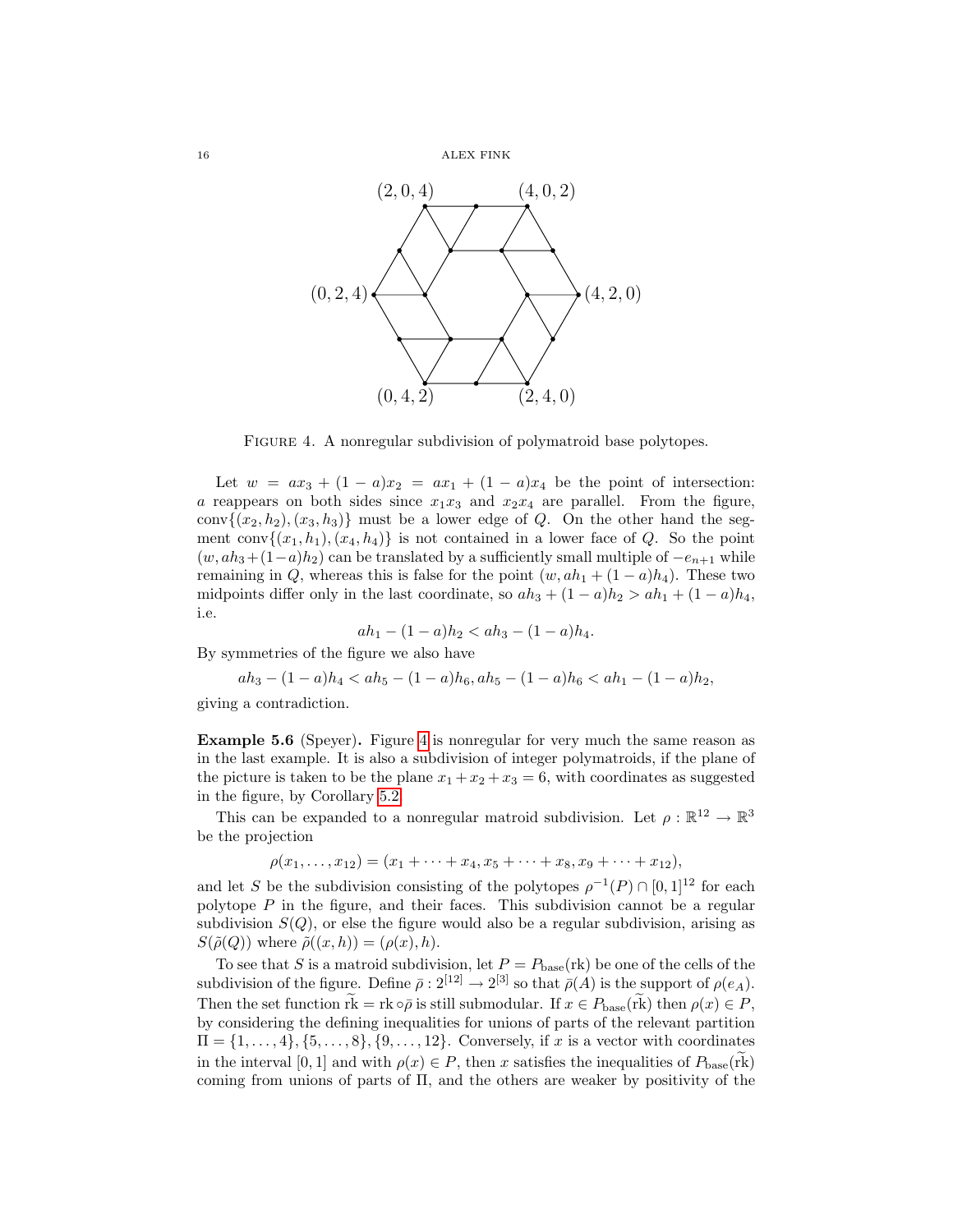coordinates. So the polytope in S corresponding to P is  $P_{\text{base}}(\text{rk}) \cap [0, 1]^{12}$ , and this is a matroid base polytope by the proof of the matroid union theorem.

## 6. A fertile example

This example is fertile because we'll be able to regard several others as springing from it. The example is a theme of [\[7\]](#page-25-5), though this is far from its only appearance.

Let  $A = (a_{ij})$  be an  $r \times n$  matrix with entries in  $\mathbb{R} \cup \{\infty\}$ . For each subset  $J \subset [n]$ of size r, define  $p_j$  to be the minimum of  $\sum_{i \in [r]} a_{i, \sigma(i)}$  as  $\sigma$  ranges over bijections from  $[r]$  to J. In other words,  $p_j$  is the solution to the (minimum) assignment problem for the maximal square submatrix  $A_{[r],J}$ . We assume that not all the  $p_J$ equal  $\infty$  (in particular that  $r \leq n$ ).

<span id="page-16-0"></span>**Proposition 6.1.** The regular subdivision induced by the polytope

$$
Q_A := \text{conv}\{(e_J, p_J) : p_J \neq \infty\}
$$

is a matroid subdivision.

We will prove this in the course of unravelling and generalising the construction.

Example 6.2. We give a small example, though not so small as to be contentless: let

$$
A = \begin{bmatrix} 0 & 0 & 0 & 0 \\ 0 & 1 & 2 & 3 \end{bmatrix}.
$$

Then

$$
Q_A = \text{conv}\{(e_{12}, 0), (e_{12}, 0), (e_{12}, 0), (e_{12}, 0), (e_{12}, 0), (e_{12}, 0)\}
$$

and the induced subdivision of the octahedron  $P_{base}(U_{2,4})$  is the one portrayed in Figure [2,](#page-14-0) whose cells are matroid polytopes.

6.1. **Matroid unions.** The first question is which matroid base polytope  $S(Q_A)$ gives a subdivision of. The answer is

$$
\pi(Q_A) = \text{conv}\{e_J : p_J \neq \infty\}.
$$

The minimum  $p_j$  avoids taking the value  $\infty$  so long as there is at least one bijection  $\sigma : [r] \to J$  such that all the  $a_{i,\sigma(i)}$  are finite. To simplify the data, define an auxiliary bipartite graph  $G_A$  on bipartitioned vertex set [r] II [n] such that  $(i, j)$  is an edge of  $G_A$  if and only if  $a_{i,\sigma(i)} < \infty$ . Then the condition that the permutation  $\sigma$  contribute a term making  $p_j$  finite is precisely the condition that

$$
\{(i, \sigma(i)) : i \in [r]\}
$$

be a maximal matching in  $G(A)$ . It follows that what we have in  $\pi(Q_A)$  is the base polytope of a transversal matroid:

**Definition 6.3.** Let G be a bipartite graph on bipartitioned vertex set  $V \amalg W$ . The independent sets of the *transversal matroid* of G are the subsets  $\{v_1, \ldots, v_k\}$ of V such that there exist edges  $e_1, \ldots, e_k$  sharing no vertices in common and such that  $v_i$  is a vertex of  $e_i$  for each i. Such sets of edges are known as *matchings* or transversals.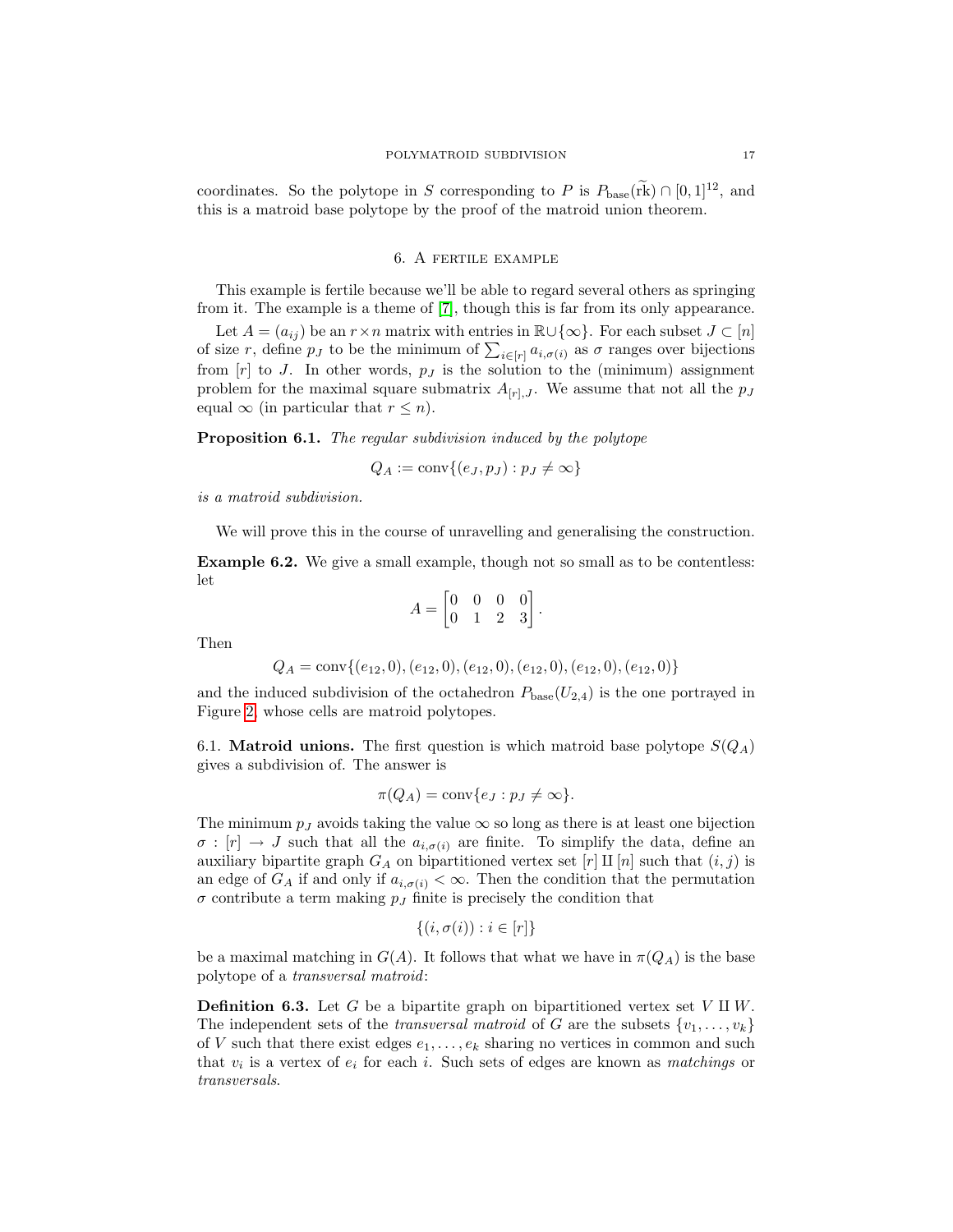We must prove that a transversal matroid is a matroid. This is in fact immediate: transversal matroids are exactly the unions of matroids of rank 1. Indeed, given a graph G as above, define a matroid  $M_w$  for each  $w \in W$  of rank 1, whose bases are the singletons  $\{v\}$  such that  $(v, w)$  is an edge of G (and whose only other independent set is empty). Then the union of the  $M_w$  is the transversal matroid of G, by the matroid partitioning theorem. Conversely, given a family of matroids of rank 1 it is clear how to invert this process and construct G.

It is pleasant that Hall's renowned marriage theorem comes as a direct corollary of this approach, via the submodular-function definition of the matroid union that characterises its dependent sets.

**Theorem 6.4** (Hall). Let G be a bipartite graph on bipartitioned vertex set  $V \amalg W$ . There exists a transversal meeting  $V$  in the subset  $J$  if and only if there exists no subset  $K \subseteq J$  with fewer than |K| neighbours in W.

<span id="page-17-0"></span>Proposition 6.5. All transversal matroids M are linearly realisable.

*Proof.* If **k** is any field, then M may be realised over a transcendental extension of **k** with a transcendental  $x_{v,w}$  adjoined for each edge  $(v, w)$  of G: the matrix  $A = (a_{v,w})$  gives a realisation where  $a_{v,w} = 0$  if  $(v, w)$  is a nonedge of G, and  $a_{v,w} = x_{(v,w)}$  is an edge of G. This gives a realisation because of the permutation expansion of the determinant. The minor of A on column set  $J \subseteq W$  is nonzero if any of its permutation summands is nonzero, because these summands are distinct monomials, among which there can be no cancellation. But such a summand is exactly a matching from  $V$  to  $J$ .

If **k** is sufficiently large (for instance,  $\mathbf{k} = \mathbb{R}$ ) then this gives a realisation over k itself, by specialising the indeterminates to generic elements of k: algebraically independent choices will always be generic enough.

Note that the realising matrix constructed in the last proof might have more rows than its rank. For the purposes that follow, such as to apply Corollary [2.5,](#page-3-1) we'd like to have a representation with only as many rows as the rank. But the existence of one is immediate from the linear algebra: among the vector space spanned by the set of rows, there must be a basis; restrict to these rows. The combinatorial translation of this statement doesn't look quite so trivial:

Corollary 6.6. Let G be a graph on bipartite graph on bipartitioned vertex set  $V \amalg W$ . If its transversal matroid has rank r, then there is a subset J of V with size r such that the induced subgraph on  $J \amalg W$  has the same transversal matroid.

*Proof of Proposition [6.1.](#page-16-0)* Given such an  $r \times n$  matrix A, for each  $i = 1, \ldots, r$ , define a polytope

 $Q_i = \text{conv}\{(e_j, a_{i,j}) : a_{i,j} \neq \infty\}.$ 

Let  $Q = \sum_{i=1}^{r} Q_i$ . Every face of Q is a Minkowski sum of faces of the  $Q_i$ . In particular, every vertex of  $Q$  must be a sum of vertices of the  $Q_i$ ; the projection of any such vertex under  $\pi$  is a sum of vectors of form  $e_j$ , so has positive integral coordinates. Every edge  $\mathcal E$  of  $Q$  must be a sum of vertices or edges of the  $Q_i$ , and any edges that occur as summands must be parallel. All edges of the  $Q_i$  project under  $\pi$  to an edge of form  $(e_i, e_k)$  for some  $j, k \in [n]$ , so all the edges that are summands of  $\mathcal E$  must share this projection and the projection of  $\mathcal E$  itself must have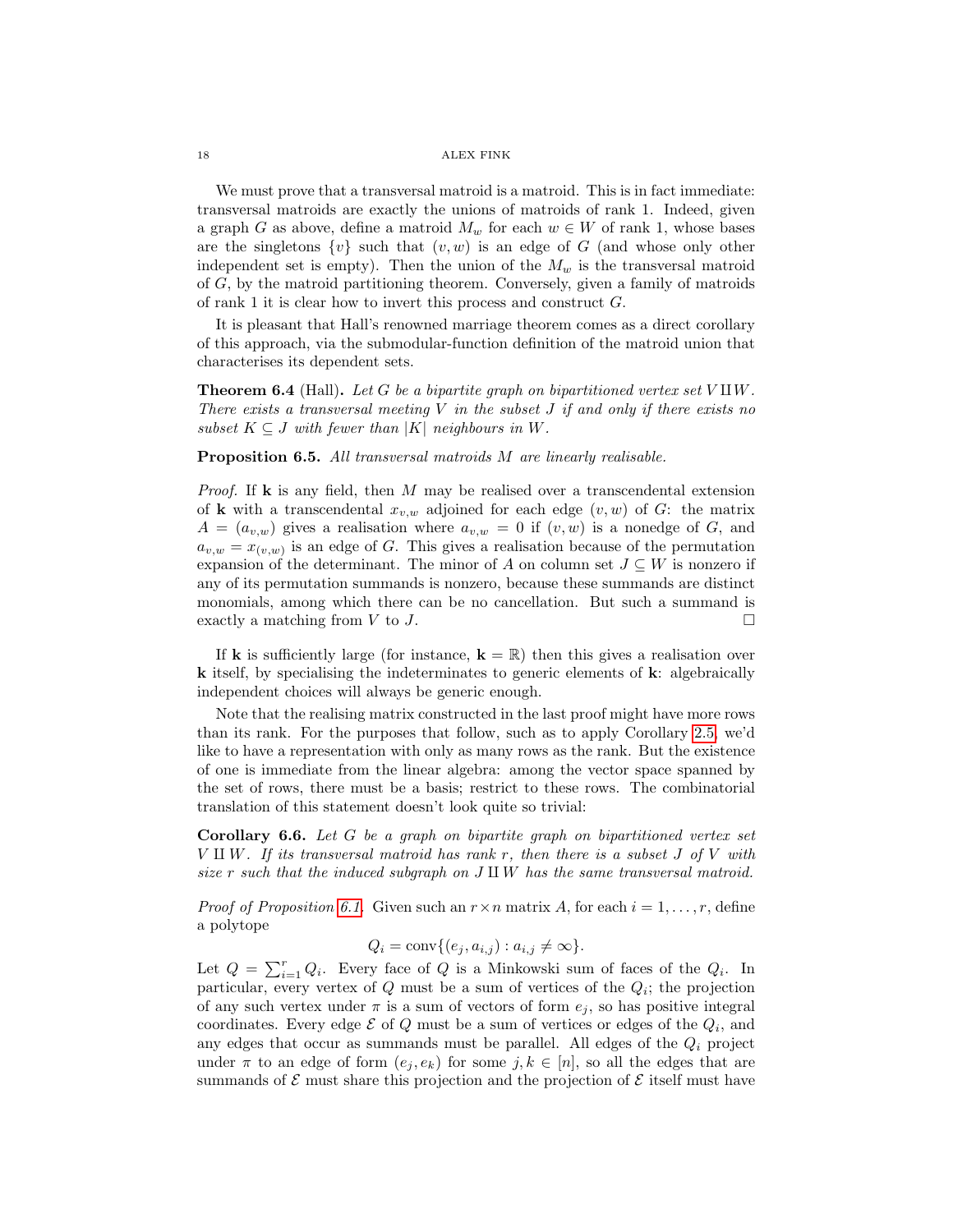the same direction vector, namely  $e_i - e_k$ . Therefore Q satisfies the conditions of Lemma [5.2,](#page-13-4) and induces a polymatroid subdivision.

From here, we see that

$$
Q_{\rm cube} := Q \cap \pi^{-1}([0,1]^n)
$$

induces a matroid subdivision. For any top-dimensional face of  $S(Q_{\text{cube}})$ , let F be the lower facet of  $Q_{\text{cube}}$  which projects to it. Then the intersection of the affine span of F with Q is a lower facet  $\hat{F}$  of Q, projecting to some maximal face in  $S(Q)$ , which is a polymatroid base polytope. Since the projection  $\pi$  commutes with intersecting with the unit cube (on the coordinates not discarded),  $\pi(F)$  is a matroid base polytope. Indeed it is the base polytope of the transversal matroid of A, by Corollary [2.5](#page-3-1) and the assumption that not all  $p_J$  equal  $\infty$ . In particular, we get that all lower vertices of  $Q_{\text{cube}}$  have integer coordinates, except possibly for the last.

What's more, matroid partitioning also implies that the lower vertices of  $Q_{\text{cube}}$ must be sums of vertices of the  $Q_i$ . Let v be a vertex of  $Q_{\text{cube}}$ . Let F be the face of Q on whose relative interior v lies. Then F is the Minkowski sum of faces  $F_i$ of  $Q_i$ , which project under  $\pi$  to base polytopes  $P_{base}(\mathbf{rk}_i)$  of rank one matroids. Therefore  $\pi(v)$  lies in the unit cube and satisfies the inequalities

$$
\sum_{i\in J}\pi(v)_i\leq \mathrm{rk}_1(J)+\cdots+\mathrm{rk}_r(J)
$$

for all  $J \subseteq [n]$ . Thus by matroid partitioning, there exist sets  $J_1, \ldots, J_r$  partitioning J with each  $J_i$  independent in rk<sub>i</sub>. In fact each  $J_i = \{j_i\}$  has cardinality one, since the sum of the coordinates of  $\pi(v)$  is r. Then  $v = \sum_i (e_{j_i}, a_{i,j_i}).$ 

The last remaining task is to argue that  $Q_{\text{cube}}$  induces the same regular subdivision as does  $Q(A)$ . Suppose v is a lower vertex of  $Q_{\text{cube}}$ , projecting to  $e_J$  for some set J. Such a v exists if J is independent in the transversal matroid of  $G_A$ . We have just shown that  $v$  may be written as a sum of vertices of the  $Q_i$ :

$$
v = \sum_{i=1}^r (e_{\sigma(i)}, a_{i, \sigma(i)})
$$

for some set function  $\sigma : [r] \to [n]$ . Since the  $e_{\sigma(i)}$  sum to  $e_j$ , the  $\sigma(i)$  must be the elements of J in some order, i.e.  $\sigma$  is a bijection  $[r] \rightarrow J$ . If v is to be a lower vertex, its last coordinate  $\sum_{i=1}^{r} a_{i,\sigma(i)}$  must be minimal. These two conditions were the definition of  $p_j$ , so in fact we have  $v = (e_j, p_j)$ . Thus  $Q_{\text{cube}}$  and  $Q(A)$  have the same lower vertices. Since every lower face is a convex hull of lower vertices, they have the same lower faces, and therefore induce the same regular subdivision, which is a matroid subdivision.

This permits several generalisations. The first is to other matroid unions.

**Proposition 6.7.** Let  $M_1, \ldots, M_k$  be matroids on ground set [n], and  $Q_1, \ldots, Q_k$ be polytopes inducing regular matroid subdivisions of their base polytopes. If the matroid union M of  $M_1, \ldots, M_k$  has rank  $rk(M_1) + \cdots + rk(M_k)$ , then

$$
(Q_1 + \dots + Q_k) \cap \pi^{-1}([0,1]^n)
$$

induces a regular matroid subdivision of the base polytope of M.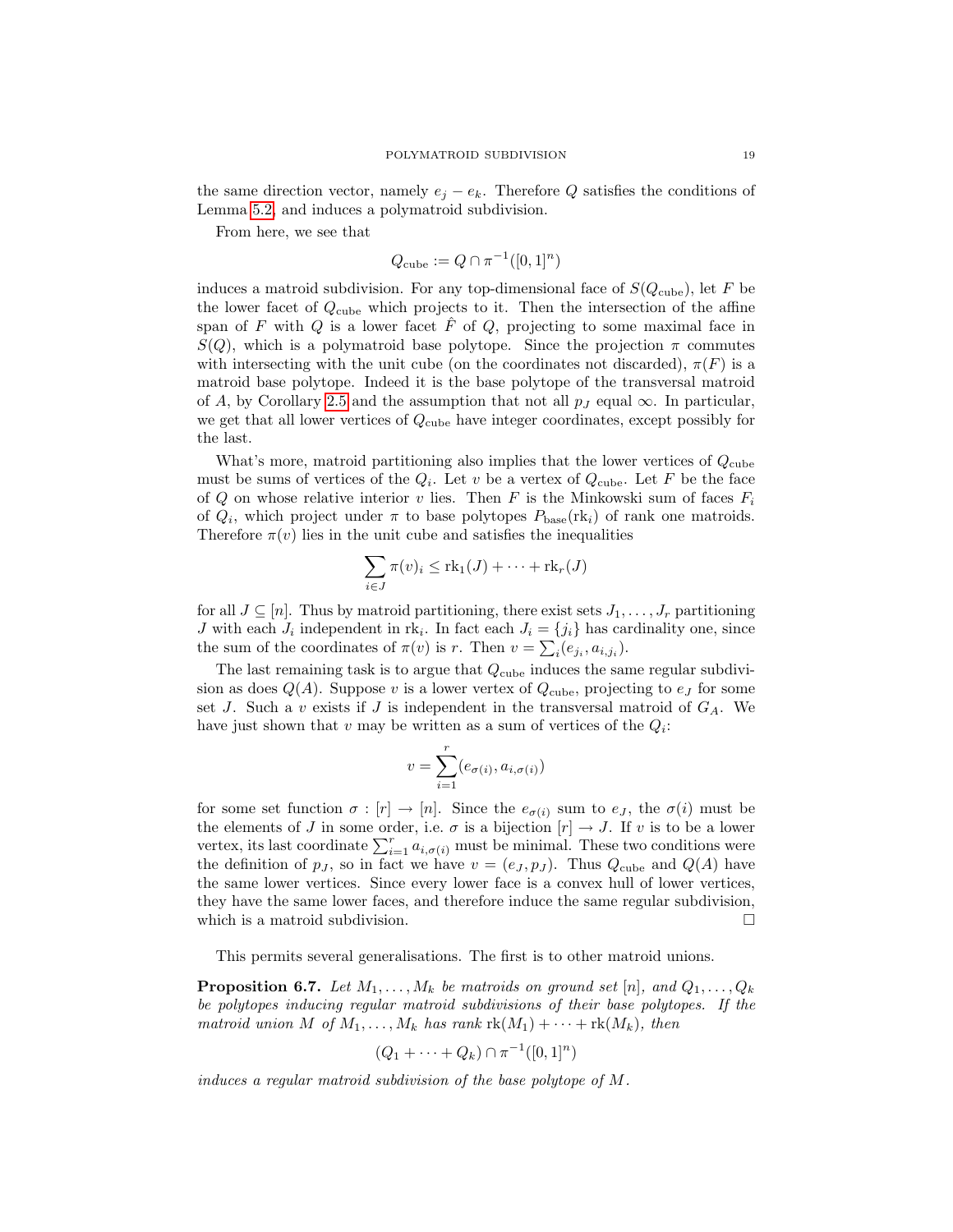The subdivision of M may be nontrivial even if the subdivisions of  $M_1, \ldots, M_k$ are trivial. In Proposition [6.1,](#page-16-0) the case where  $M_1, \ldots, M_k$  have rank 1, we are always in the setting where their subdivisions are trivial: there are no nontrivial subdivisions of a simplex which introduce no new vertices.

Arbitrary matroid unions need not be realisable, nor even must unions meeting the conditions in Corollary [2.5,](#page-3-1) so this construction allows us to subdivide more matroid polytopes than does Proposition [6.1.](#page-16-0)

6.2. A potentially non-regular variation. The subdivision  $S(Q)$  is of a kind known in the literature as a mixed subdivision. A generalisation to other mixed subdivisions is natural in this light, proceeding via the so-called *Cayley trick*. See Section 9.2 of [\[3\]](#page-25-2) as a reference for this section.

We first describe the *Cayley embedding*. Given any collection  $P_1, \ldots, P_k$  of polytopes in a real vector space V, define a polytope in  $V \times \mathbb{R}^k$ ,

$$
Cayley(P_1,\ldots,P_k)=\operatorname{conv}\{P_i\times\{e_i\}:i=1,\ldots,k\}.
$$

The key feature of this construction is that the intersection of  $Cayley(P_1, \ldots, P_k)$ with the linear space  $V \times (\frac{1}{k}, \ldots, \frac{1}{k})$  is the Minkowski sum  $P_1 + \cdots + P_k$  dilated by  $1/k$ .

Let S be a subdivision of  $P = \text{Cayley}(P_1, \ldots, P_k)$ . It is not difficult to see that intersecting each cell of S with a polyhedral set T gives another subdivision of  $P \cap T$ . In particular, intersecting S with the space  $V \times (\frac{1}{k}, \ldots, \frac{1}{k})$ , and then dilating by k, gives a subdivision of the Minkowski sum  $P_1 + \cdots + P_k$ .

The subdivisions that arise in this way can be precisely characterised.

<span id="page-19-0"></span>**Proposition 6.8** (The Cayley trick). The intersection construction just described puts subdivisions of  $Cayley(P_1, \ldots, P_k)$  in bijections with pairs  $(S, f)$  where S is a subdivision of  $P_1 + \cdots + P_k$ , and  $m : S \to \{k\text{-tuples of polytopes}\}$  is a function so that, for all  $F \in S$ ,

- (1) every vertex of  $m(F)_i$  is a vertex of  $P_i$ ;
- (2)  $F = m(F)_1 + \cdots + m(F)_k;$
- (3) if G is the face of F maximising a functional f, then  $m(G)_i$  is the face of  $m(F)$ <sub>i</sub> maximising f.

The data  $(S, m)$  is called a mixed subdivision.

We omit the proof.

In fact, the Cayley trick carries regular subdivisions of  $Cayley(P_1, \ldots, P_k)$  to regular subdivisions of the Minkowski sum. For if  $\widetilde{Q}$  is a polytope in  $V \times \mathbb{R}^k \times \mathbb{R}$ , then the lower faces of  $\widetilde{Q} \cap (V \times (\frac{1}{k}, \ldots, \frac{1}{k}) \times \mathbb{R})$  are intersections of lower faces of  $\widetilde{Q}$ with  $(\frac{1}{k}, \ldots, \frac{1}{k})$ , and projection eliminating the last coordinate commutes with this intersection.

This is precisely how the subdivision of Proposition [6.1](#page-16-0) arises, with  $k = r$  and

$$
\tilde{Q} = \text{conv}\{(e_j, e_i, a_{ij}) : a_{ij} \neq \infty\}.
$$

To see this, let Q be the r-th dilate of  $\widetilde{Q} \cap (\mathbb{R}^E \times (\frac{1}{r}, \dots, \frac{1}{r}k) \times \mathbb{R})$ , regarded as a polytope simply in  $\mathbb{R}^n \times \mathbb{R}$  with the uninformative middle r coordinates discarded. By Proposition [6.8](#page-19-0) we get that each vertex of  $S(Q)$  is a Minkowski sum of vertices of the  $P_i$ , which in our case are the rank 1 matroid base polytopes conv $\{e_j : a_{ij} \neq \infty\}$ .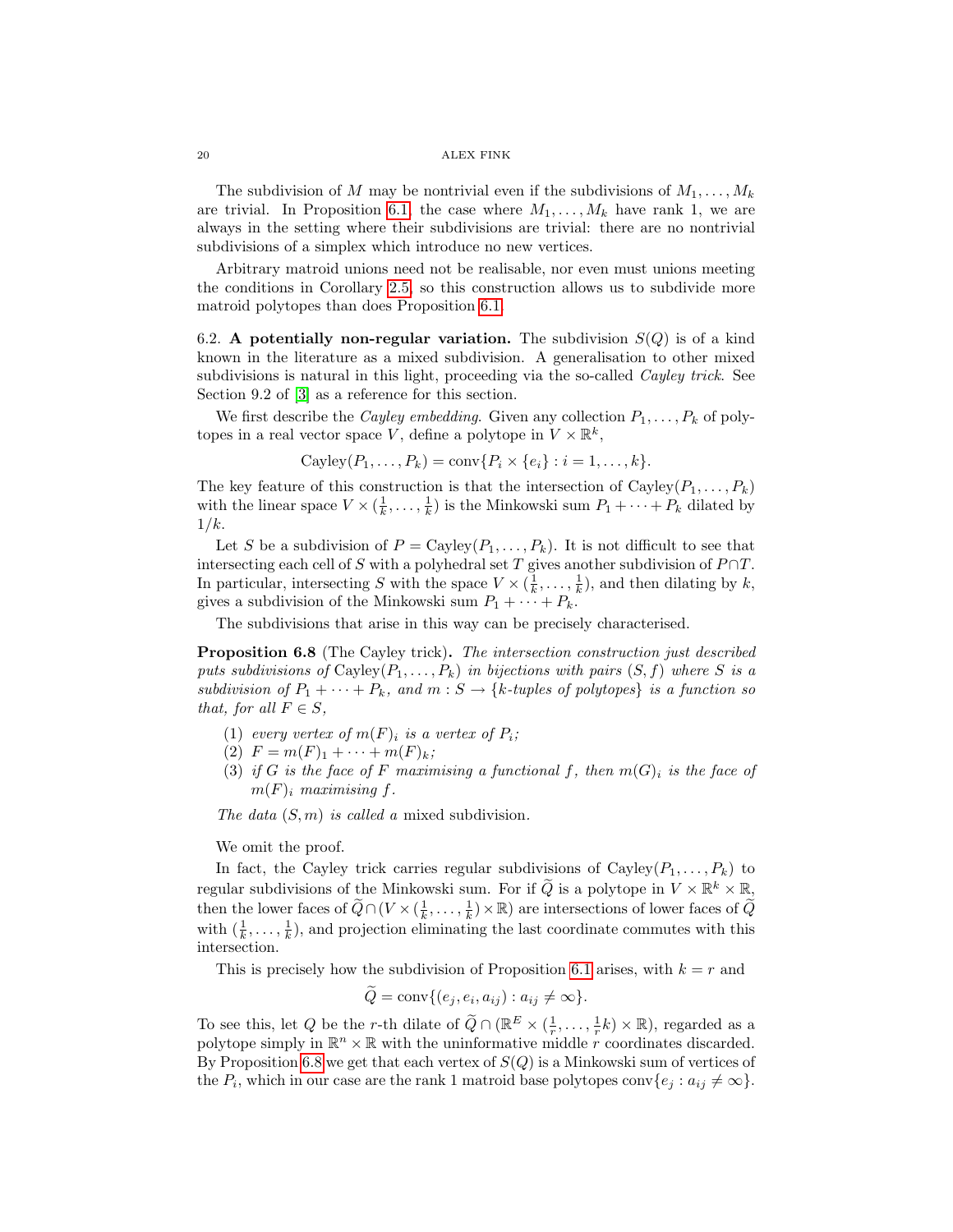So to check Q agrees with the one constructed in the proof of Proposition [6.1,](#page-16-0) it is enough to check the heights of the vertex lying over  $e_J$  for each  $J \subseteq [n]$  of size r. Let us write this vertex, as a scaled convex combination  $\sum c_{ij} (e_j, e_i, a_{ij})$  of the vertices of Q, scaled so that  $\sum_{i,j} c_{ij} = r$ . Clearly  $c_{ij} = 0$  for  $j \notin J$ , since these coordinates are nonnegative on  $\tilde{Q}$ . Then the conditions on the remaining  $c_{ij}$  are that  $\sum_{i=1}^r c_{ij} = 1$  for each  $j \in J$  and  $\sum_{j \in J} c_{ij} = 1$  for each i: i.e. the  $c_{ij}$  define a point in the Birkhoff polytope. But the vertices of the Birkhoff polytope are the permutation matrices. Our task being to minimise the functional defined by the  $a_{ij}$ over the Birkhoff polytope, this minimum occurs at a vertex, that is where  $c_{ij} = 1$ if  $j = \sigma(i)$  and  $c_{ij} = 0$  otherwise for a bijection  $\sigma : [r] \to J$ . This agrees with the definition of  $p_J$ .

It is not unreasonable to expected that carrying out this procedure beginning with a nonregular subdivision of  $\pi(Q)$  will yield a nonregular subdivision. I have not checked that this is in fact the case. The Cayley trick carries nonregular subdivisions to nonregular subdivisions, but this does not account for the intersection with the unit cube. At any rate, there do exist nonregular subdivisions of products of two simplices, which are the polytopes  $\text{conv}\{(e_i, e_j) : i \in [r], j \in [n]\}$  from which the construction begins.

Proposition 6.9 ([\[3,](#page-25-2) Thm 6.2.18]). The product of a simplex with r vertices and a simplex with n vertices has nonregular triangulations if and only if  $1/n+1/r \leq 1/2$ , *i.e.* if and only if  $(n, r)$  is coordinatewise at least  $(3, 6)$  or  $(4, 4)$  or  $(6, 3)$ .

# 7. Valuated matroids

Our next generalisation is linear-algebraic in nature. We begin by souping up our realisability argument for transversal matroids, using matrices of indeterminates, so that it will encode data about a linear functional.

7.1. Valued fields. Let  $K$  be a field. A nonarchimedean valuation on  $K$  is a function val :  $\mathbb{K} \to \mathbb{R} \cup {\infty}$  satisfying three conditions:

- (1) val $(0) = \infty$ , while val $(x) \neq \infty$  for x nonzero;
- (2) val $(xy) = val(x) + val(y);$
- (3) val $(x + y) \ge \min{\lbrace \text{val}(x), \text{val}(y) \rbrace}$ .

Since we will have no use for archimedean valuations, we omit the word "nonarchimedean" in what follows.

It is immediate from the definition that val(1) = val(-1) = 0 and hence val(-x) = val(x). It follows that if  $x_1, \ldots, x_k$  are any number  $k \geq 2$  of elements of K summing to zero, then there is a tie for the minimum value of  $val(x_i)$ , for if instead  $val(x_i) < val(x_j)$  for all j other than i, this contradicts

 $val(x_i) = val(-x_i) \ge \min\{val(x_1), \ldots, val(x_i), \ldots, val(x_n)\}\$ 

from repeated applications of property (3) in the definition.

**Example 7.1.** Let  $\mathbb{K} = \mathbb{Q}$  and p be any prime. The p-adic valuation is given on nonzero rationals by

$$
\operatorname{val}\left(\frac{p^em}{n}\right) = e,
$$

<span id="page-20-0"></span>where  $m$  and  $n$  are integers relatively prime to  $p$ .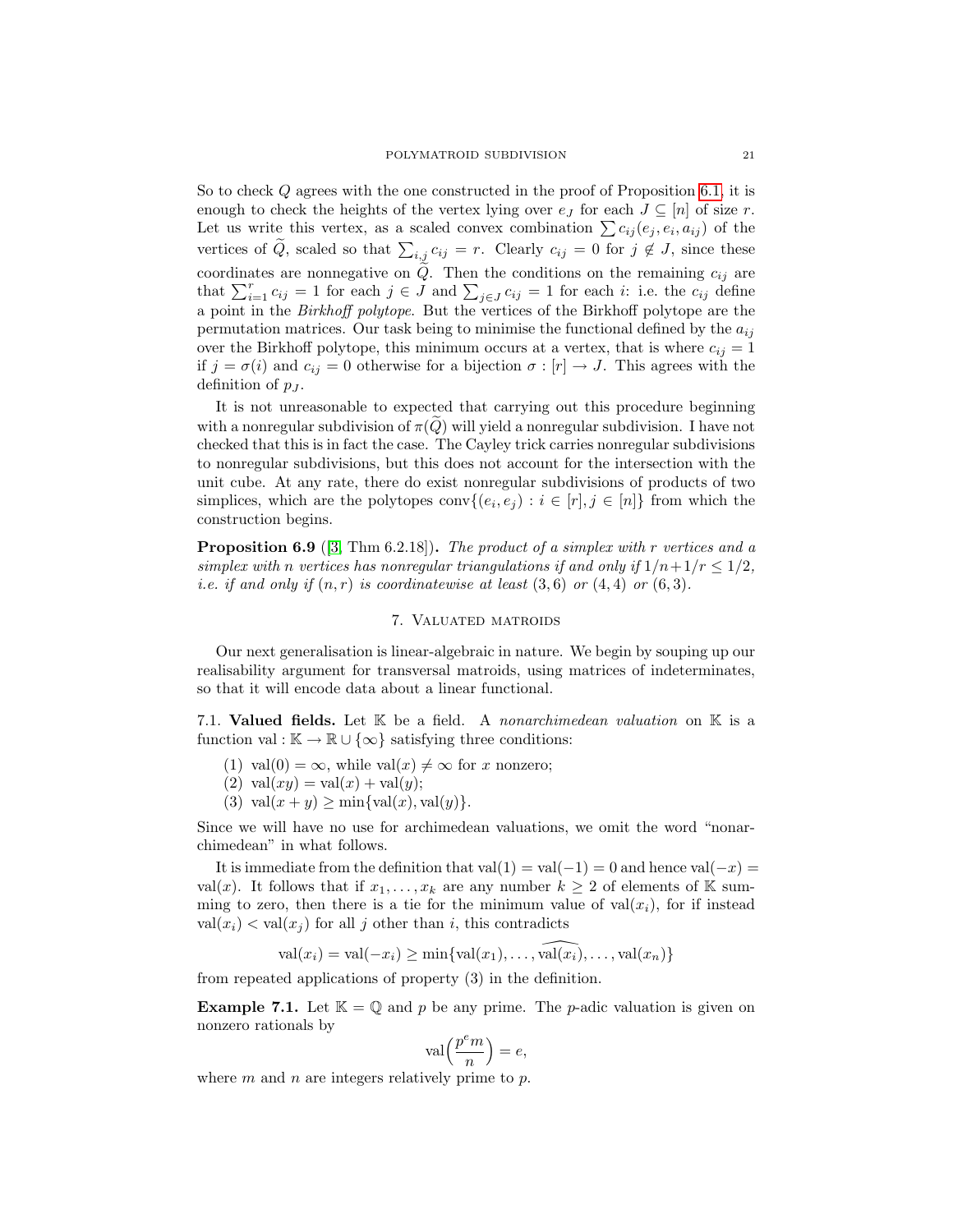**Example 7.2.** Let **k** be a field and  $\mathbb{K} = \mathbf{k}[[t]][t^{-1}]$  the field of formal Laurent series in an indeterminate  $t$  with coefficients in  $k$ : these are the power series of form

$$
f = \sum_{i=\nu}^{\infty} c_i t^i
$$

where  $\nu$  is some integer. If we choose  $\nu$  so that  $c_{\nu} \neq 0$ , then setting val(f) =  $\nu$ defines a valuation on K.

We extend the last example to cast the proof of Proposition [6.5](#page-17-0) in this light. Let  $A = (a_{ij})$  and  $p_j$  be as in the previous section. Let K be the algebraic extension  $\mathbf{k}(x_{ij})$ , and define a new matrix  $\widetilde{A}$  whose  $(i, j)$ th entry is  $x_{ij}t^{a_{ij}}$ . Then the valuation of the minor det  $\overline{A}_J$  is the  $p_J$  defined by the minimal assignment problem earlier.

Observe that, in the matrix A from the proof of Proposition [6.5,](#page-17-0) the valuation of the minor  $\det(A_J)$  of the submatrix  $A_J$  on column set J is equal to  $p_J$ . Our next theorem expresses the fact that this construction did not depend on the very special structure of A.

<span id="page-21-1"></span>**Theorem 7.3.** Let K be any valued field and A an  $r \times n$  matrix over K of rank r. Let  $p_J = \text{val}(\det A_J)$  for each  $J \subseteq [n]$  of size r. Then the regular subdivision induced by the polytope

$$
Q_A := \text{conv}\{(e_J, p_J) : p_J \neq \infty\}
$$

is a matroid subdivision.

**Conjecture 7.4** (Sturmfels). If M is a graphic matroid, then every subdivision of M arises from the construction of Theorem [7.3.](#page-21-1)

<span id="page-21-0"></span>7.2. Valuated matroids. Valuated matroids were introduced by Dress and Wenzel [\[4\]](#page-25-6) as part of a programme to unify matroids and oriented matroids; they viewed the latter as reflecting a "coefficient domain"  $\{+,0,-\}$  and generalised to other classes of coefficients. (They made other generalisations simultaneously, such as infinite ground sets.) Valuated matroids were later rediscovered in the context of tropical geometry and called *tropical Plücker vectors* by Speyer [\[16\]](#page-26-9).

**Definition 7.5.** A vector  $(p_J)$  of numbers in  $\mathbb{R} \cup \{\infty\}$ , indexed by subsets J of  $[n]$ of cardinality r, is a *valuated matroid* if, for every subset S of  $[n]$  of cardinality  $r-2$  and elements  $a, b, c, d \in [n] \setminus S$ , there is a tie for the minimum value among the three sums

(7.1)  $p_{S\cup\{a,b\}} + p_{S\cup\{c,d\}}, p_{S\cup\{a,c\}} + p_{S\cup\{b,d\}}, p_{S\cup\{a,d\}} + p_{S\cup\{b,c\}}.$ 

Punctuation in subscripts is cumbrous, so we will allow ourselves to write  $p_{Kab}$ instead of  $p_{K\cup\{a,b\}}$  and so on.

<span id="page-21-2"></span>Proposition 7.6 (Kapranov [\[10\]](#page-26-6); also [\[16,](#page-26-9) Prop 2.2]). The regular subdivision induced by

 $Q_A := \text{conv}\{(e_J, p_J) : p_J \neq \infty\}$ 

is a matroid subdivision if and only if  $(p_I)$  is a valuated matroid.

*Proof.* Let  $(p_I)$  be a valuated matroid. We will show that being a valuated matroid is equivalent to the hypothesis of Corollary [5.2,](#page-13-4) that for any edge

$$
conv\{(e_J,p_J),(e_K,p_K)\}
$$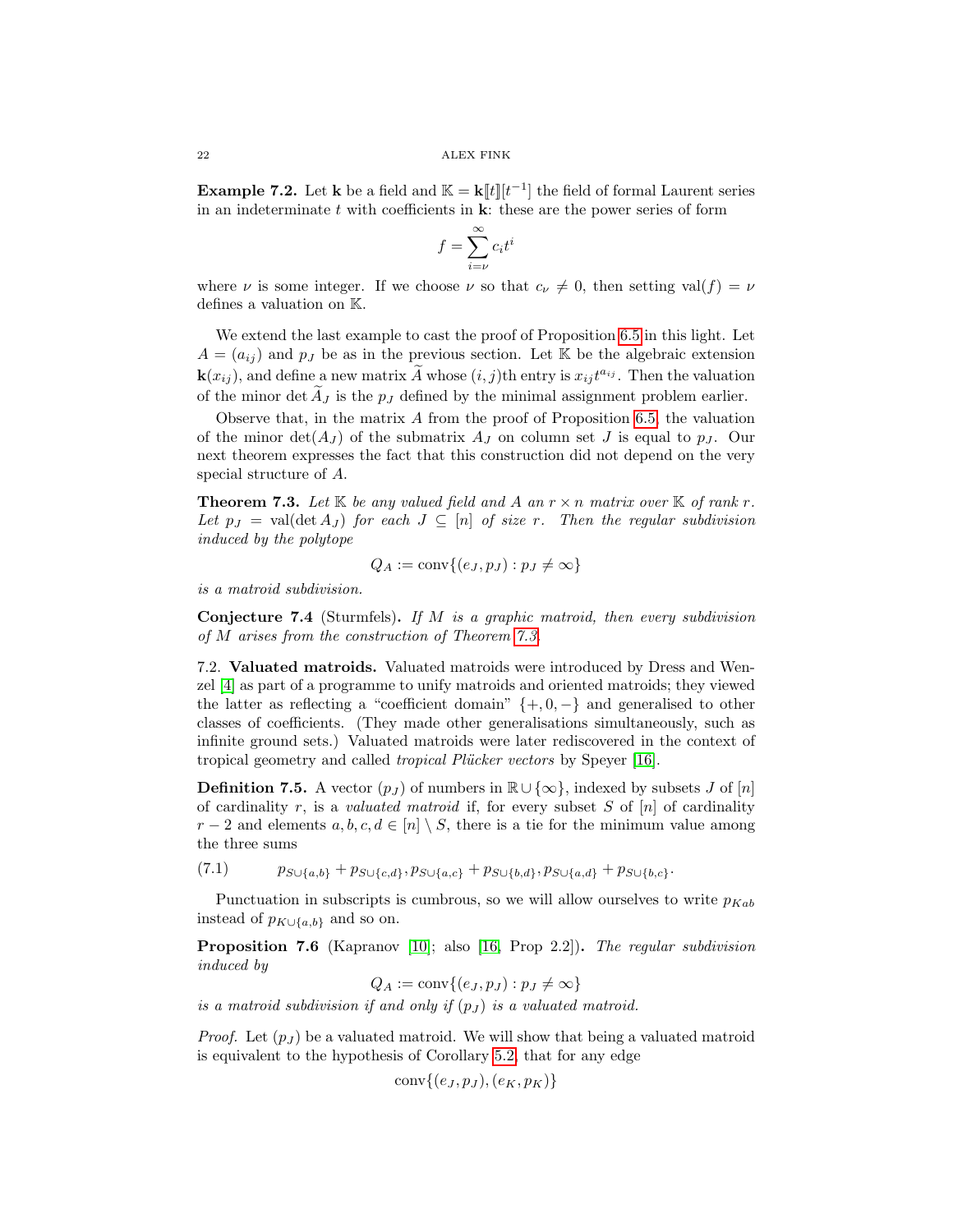of  $Q_A$ , the number of elements  $\ell = |J \setminus K| = |K \setminus J|$  in the differences is 1. Suppose otherwise. The case  $\ell = 2$  is ruled out by Example [5.3.](#page-13-0) We can write  $J = S \cup \{a, b\}, K = S \cup \{c, d\}$  for some distinct  $a, b, c, d \in [n] \setminus S$ , and then  $e_{Sab}, e_{Sac}, e_{Sad}, e_{Sbc}, e_{Sbd}, e_{Scd}$  are the vertices of an octahedral face of  $\pi(Q_A)$ ; the valuated matroid axiom precisely ensures that the edge conv $\{e_{Sab}, e_{Scd}\}$  does not occur.

If  $\ell \geq 3$ , we work in the projection  $\pi(Q_A)$ . Let the bad edge in the projection be  $\mathcal{E} = \text{conv}\{e_{S\cup T}, e_{S\cup U}\}.$  The vertices  $e_K$  of  $\pi(Q_A)$  with  $S \subseteq K \subseteq S \cup T \cup U$ make up a face F of  $\pi(Q_A)$  of dimension at least 2, and within F the edge  $\mathcal E$  is contained in a face  $G$  of dimension 2. Of the remaining edges of  $G$ , there are no others conv $\{e_J, e_K\}$  with  $|J \setminus K| = |K \setminus J| = \ell$ , as any such edge would intersect  $\mathcal E$  at their common midpoint. So all the remaining edges are shorter; by induction on  $\ell$  they are all in directions  $e_i - e_j$ . But these directions span a two-dimensional space, and one sees readily that the only possibilities are translates of spaces of the forms span $\{e_i - e_j, e_i - e_k\}$  and span $\{e_i - e_j, e_k - e_k\}$ , neither of which can hold our edge  $\mathcal E$  with  $\ell \geq 3$ .

Example [5.3](#page-13-0) also establishes the inverse, that if  $(p<sub>J</sub>)$  is not a valuated matroid then  $Q_A$  has a bad edge. Indeed, if the valuated matroid axiom fails for  $S, a, b, c, d$ , then restricting to the corresponding face we find a long edge in  $Q_A$ .

*Proof of Theorem [7.3.](#page-21-1)* It is enough to show that the  $(p_J)$  are a valuated matroid, by Proposition [7.6.](#page-21-2) This they do because the maximal minors of any matrix A satisfy the *quadratic Plücker relations*:

$$
\det A_{Sab} \det A_{Scd} - \det A_{Sac} \det A_{Sbd} + \det A_{Sad} \det A_{Sbc} = 0.
$$

These relations hold for a  $2 \times 4$  matrix (check this yourself!) and larger cases can be reduced to this one by row operations which partially diagonalise along the columns in J. These relations imply the needed condition on the valuations  $p_J = \text{val}(\det A_J)$ by the discussion after the definition.  $\Box$ 

We pause here to show that every matroid can appear as a top-dimensional cell of a matroid subdivision.

**Example 7.7.** Let rk be a matroid rank function, with  $rk(E) = r$ . Then setting

$$
p_J = -\operatorname{rk}(J)
$$

for each  $J \subseteq E$  of size r gives a valuated matroid.

Here is one argument for this: let  $E'$  be a disjoint copy of  $E$ , and let rk' be the matroid attained from rk by adjoining all the elements of  $E'$  freely (without increasing the rank). Project the base polytope of rk' to a polytope  $Q \subseteq \mathbb{R}^E \times \mathbb{R}$  by mapping an unprimed  $e_i$  to  $(e_i, -1)$  and a primed  $e'_i$  to  $(e_i, 0)$ . The edges of Q are projections of the edges of  $P_{\text{base}}(\text{rk}'),$  so they are still in the directions mandated by Corollary [5.2](#page-13-4) and Q gives a regular subdivision of polymatroids. By the argument of the proof of Proposition [6.1,](#page-16-0) intersecting Q with  $[0, 1]^E \times \mathbb{R}$  gives a polytope inducing a regular matroid subdivision, and its vertices are projections of vertices of  $Q$ . The lowest of these that projects to  $p<sub>J</sub>$  is obtained by taking the largest subset of J possible from E, namely  $rk(J)$  elements; and the remainder from  $E'$ ; the height of this vertex is thus  $-\text{rk}(J)$ .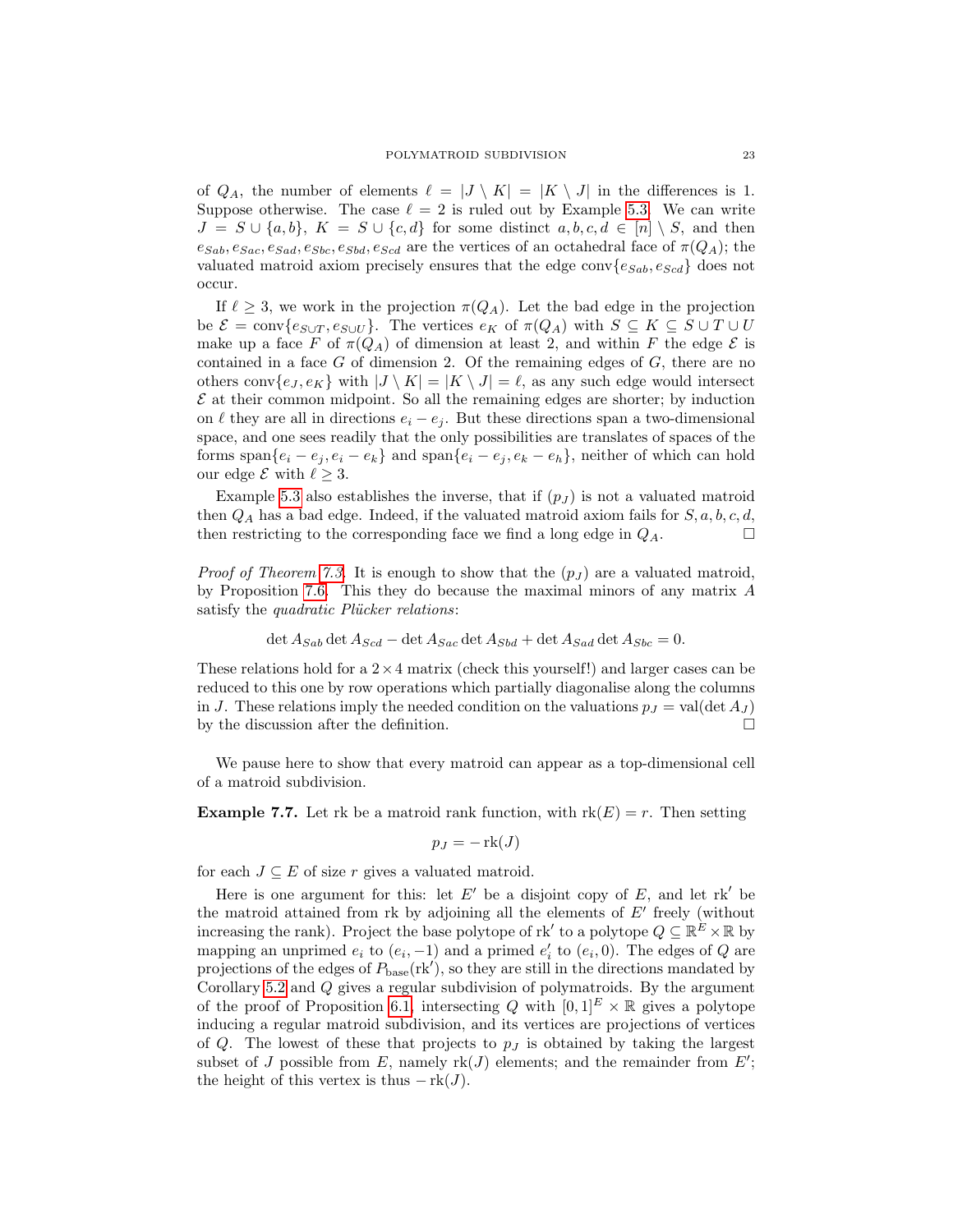Its associated regular subdivision has the base polytope of rk as a face, namely the face determined by all vertices at height  $p_J = -r$  (which is the minimum height).

7.3. Lafforgue's theorem. A tiny fragment of the work for which Lafforgue was recognised with the Fields medal gives a condition for a matroid to possess a subdivision.

Suppose a matroid  $M$  on ground set  $E$  has a linear realisation  $A$  over some field **k**. Regard A as a vector configuration  $(a_i : i \in E)$ , where each  $a_i$  is an element of  $\mathbf{k}^r$ . There are systematic ways to alter A without affecting the matroid it realises: two such are to apply a linear transformation to the whole vector configuration, or to multiply individual vectors by nonzero scalars. To say that again, there is an action of  $GL_r(\mathbf{k}) \times (\mathbf{k}^*)^E$  on the space of matrices  $\mathbb{K}^{r \times E}$  whence A is drawn, the first factor acting on the left and the second on the right; orbits under this action realise the same matroid. We regard these deformations of the realisation as trivial.

<span id="page-23-0"></span>Theorem 7.8 (Lafforgue). Any matroid with a linear realisation that can be nontrivially continuously deformed while remaining a realisation has a nontrivial matroid subdivision.

Lafforgue's original version of the statement spoke not of continuity but of the dimension of the algebraic variety of realisations of  $M$ . For the above statement, with its talk of continuity, we had best take the base field of the realisation to be C.

Quasi-proof. Express the coordinates of the vectors in the continuous deformation as power series in a variable t, giving a matrix  $A(t)$  of power series. If this realisation is deformed trivially, the effect on the maximal minors is to replace  $\det A_J$  with det  $A_J \cdot \prod_{j \in J} u_j$  for some vector u of length  $|E|$ , corresponding to the rescalings of individual vectors. In particular, if  $\sum c_J e_J = 0$  is any affine-linear relation among the vertices of the base polytope, the quantity  $\pi := \prod (\det A_J)^{c_J}$  is invariant under trivial deformations. The converse also holds: since our deformation is nontrivial, we know some such product of powers of minors of  $A(t)$  is not unity.

Let us suppose that we can find some  $t_0$  such that  $\pi$  has a zero or pole at  $t_0$ . (This is what makes the proof quasi: it's fine e.g. for rational functions, but in general there are questions of convergence and of encountering functions like exp.) Then there does not exist a vector v and constant c such that the order of vanishing of  $A_J$ at  $t_0$  equals  $c + \sum_{j \in J} v_j$  for all J. Then, if val is the valuation of Example [7.2,](#page-20-0) the function  $f(t) \mapsto \text{val}(f(t-t_0))$  is also a valuation, so it induces a matroid subdivision by Theorem [7.3.](#page-21-1) The condition that  $v$  not exist ensures precisely that the vertices of the polytope Q constructed do not lie in a single hyperplane, so the subdivision is nontrivial.

Example 7.9. We choose the *Desargues matroid* as the substrate of an example. The Desargues matroid is quickest defined as the truncation of the graphic matroid of  $K_5$  to rank 3, and we will use this to name its ground set elements,  $\{12, 13, \ldots, 45\}$ . But it's more classically viewed as the matroid of the configuration of points and lines in Desargues' theorem of projective geometry:

Two triangles in the plane are in perspective from a point if and only if they are in perspective from a line.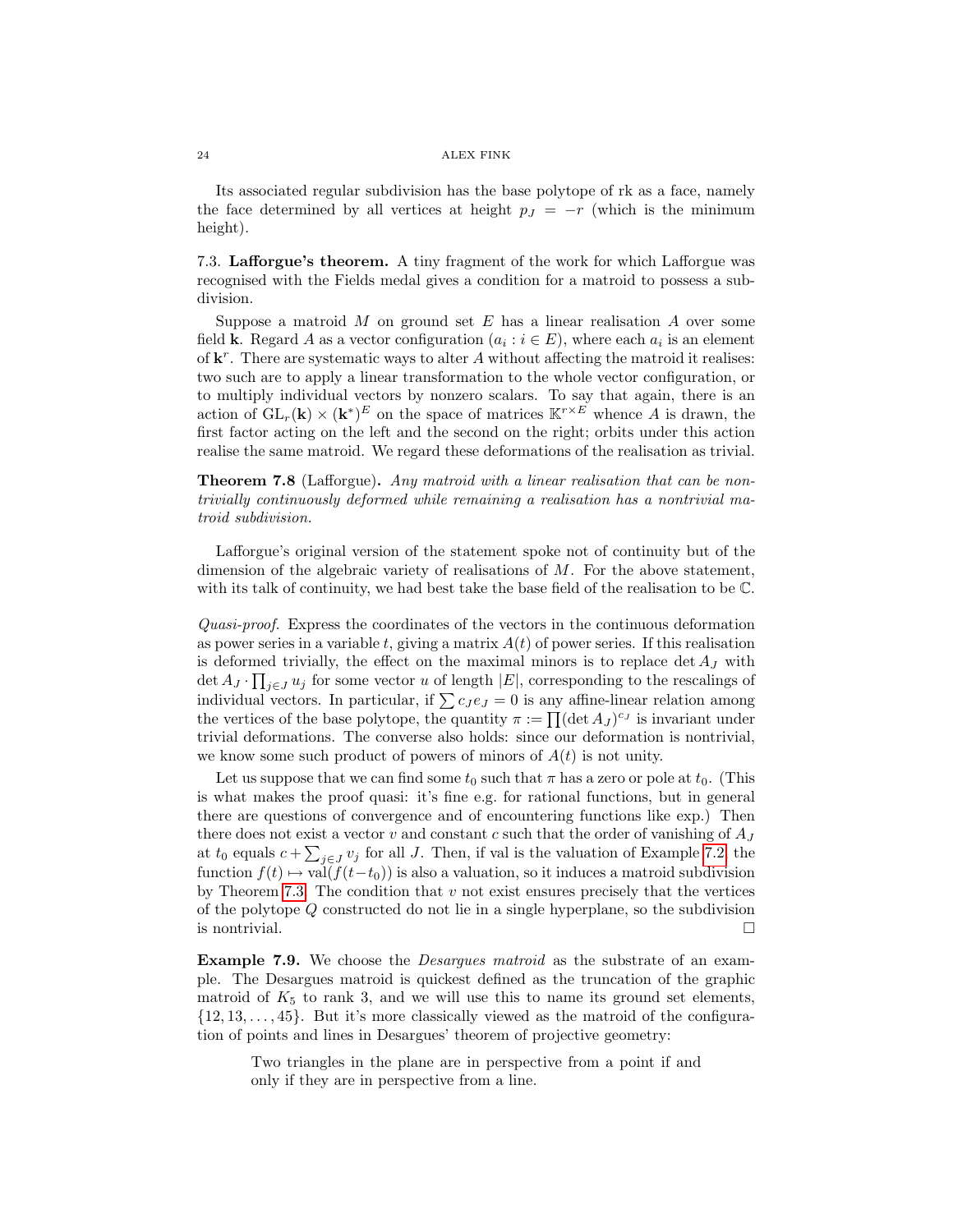This theorem holds over any field (and indeed even any skewfield). As such, the Desargues matroid has a wealth of realisations over any large enough field, whereas the non-Desargues matroid obtained by declaring one of its triples of dependent elements independent has none, as a realisation would be a configuration contradicting Desargues' theorem.

Let us parametrise the space of realisations of the Desargues matroid, modulo trivial motions. The automorphism group of  $\mathbb{P}^2$  acts transitively on quadruples of noncollinear points, so we may assume that four of the vectors are fixed: let us place the perspector 12 at  $(1, 1, 1)$  and the first triangle 13, 14, 15 at  $(1, 0, 0)$ ,  $(0, 1, 0)$ ,  $(0, 0, 1)$ . The vertices of the second triangle vary along the lines defined through the perspector; we will give 23, 24, 25 the coordinates  $(1, t, t)$ ,  $(u, 1, u)$ ,  $(v, v, 1)$ , where t, u, v are not 0 or 1 (but may be  $\infty$ ). Intersecting the pairs of sides of the remaining triangles gives the coordinates for the remaining points. Altogether the realisation is

|  |  |  |  | 12 13 14 15 23 24 25 34 35 45 |                                                                                                                                                                                                   |  |
|--|--|--|--|-------------------------------|---------------------------------------------------------------------------------------------------------------------------------------------------------------------------------------------------|--|
|  |  |  |  |                               |                                                                                                                                                                                                   |  |
|  |  |  |  |                               | $\left(\begin{array}{ccccccccc} 1 & 1 & 0 & 0 & 1 & u & v & tu-u & -tv+v & 0 \\ 1 & 0 & 1 & 0 & t & 1 & v & -tu+t & 0 & uv-v \\ 1 & 0 & 0 & 1 & t & u & 1 & 0 & tv-t & -uv+u \end{array}\right).$ |  |
|  |  |  |  |                               |                                                                                                                                                                                                   |  |

To apply the construction of our proof we need to pick a continuous motion with a single parameter in this space. Let us take the one where  $(t, u, v) = (t, t^2, t^4)$ . This substitution makes the realisation

|  |  |  |  | 12 13 14 15 23 24 25 34 35 45 |                                                                                                                                                                                                                         |  |
|--|--|--|--|-------------------------------|-------------------------------------------------------------------------------------------------------------------------------------------------------------------------------------------------------------------------|--|
|  |  |  |  |                               | $\left(\begin{array}{ccccccccc} 1 & 1 & 0 & 0 & 1 & t^2 & t^4 & t^3-t^2 & -t^5+t^4 & 0 \\ 1 & 0 & 1 & 0 & t & 1 & t^4 & -t^3+t & 0 & t^6-t^4 \\ 1 & 0 & 0 & 1 & t & t^2 & 1 & 0 & t^5-t & -t^6+t^2 \end{array}\right).$ |  |
|  |  |  |  |                               |                                                                                                                                                                                                                         |  |
|  |  |  |  |                               |                                                                                                                                                                                                                         |  |

Since the matroid represented by these vectors changes when  $t$  becomes  $0$  (even though we do not let the columns 34, 35, 45 become entirely zero but rather divide through by the smallest power of t appearing first), we might expect that the valuations in t of the  $3 \times 3$  minors of this matrix will already give a nontrivial subdivision, and in fact this is correct.

From here it is just a matter of using your favourite computer algebra package (mine's Macaulay2) to write down the valuations of all determinants of this matrix, and your favourite discrete geometry package (mine's polymake) to compute the regular subdivision. It has fourteen maximal-dimensional faces. Here are the lists of bases of each:

12,13,14 13,14,15 12,14,23 13,14,23 14,15,23 12,13,24 13,14,24 13,15,24 12,23,24 13,23,24 14,23,24 15,23,24 13,14,25 14,23,25 13,24,25 23,24,25 12,13,34 12,14,34 13,15,34 14,15,34 12,23,34 13,23,34 14,23,34 15,23,34 12,24,34 13,24,34 14,24,34 15,24,34 13,25,34 14,25,34 23,25,34 24,25,34 13,14,35 14,23,35 13,24,35 23,24,35 13,34,35 14,34,35 23,34,35 24,34,35 13,14,45 14,23,45 13,24,45 23,24,45 13,34,45 14,34,45 23,34,45 24,34,45

12,13,14 12,14,15 13,14,15 12,14,23 14,15,23 12,13,24 13,14,24 12,15,24 13,15,24 14,15,24 12,23,24 14,23,24 15,23,24 12,14,25 13,14,25 14,23,25 12,24,25 13,24,25 14,24,25 23,24,25 12,14,34 14,15,34 12,24,34 14,24,34

<sup>12,13,14 12,13,15 12,14,15 13,14,15 12,14,23 12,15,23 14,15,23 12,13,24 12,15,24 13,15,24 12,23,24 15,23,24</sup> 12,13,25 12,14,25 13,14,25 12,23,25 14,23,25 12,24,25 13,24,25 23,24,25 12,13,34 12,15,34 13,15,34 12,23,34 15,23,34 12,25,34 13,25,34 23,25,34 12,13,35 12,14,35 13,14,35 12,23,35 14,23,35 12,24,35 13,24,35 23,24,35 12,34,35 13,34,35 23,34,35 12,13,45 12,14,45 13,14,45 12,23,45 14,23,45 12,24,45 13,24,45 23,24,45 12,34,45 13,34,45 23,34,45

<sup>12,13,14 12,13,15 13,14,15 12,14,23 13,14,23 12,15,23 13,15,23 14,15,23 12,13,24 13,15,24 12,23,24 13,23,24</sup> 15,23,24 12,13,25 13,14,25 12,23,25 13,23,25 14,23,25 13,24,25 23,24,25 12,13,34 13,15,34 12,23,34 13,23,34 15,23,34 13,25,34 23,25,34 12,13,35 13,14,35 12,23,35 13,23,35 14,23,35 13,24,35 23,24,35 13,34,35 23,34,35 12,13,45 13,14,45 12,23,45 13,23,45 14,23,45 13,24,45 23,24,45 13,34,45 23,34,45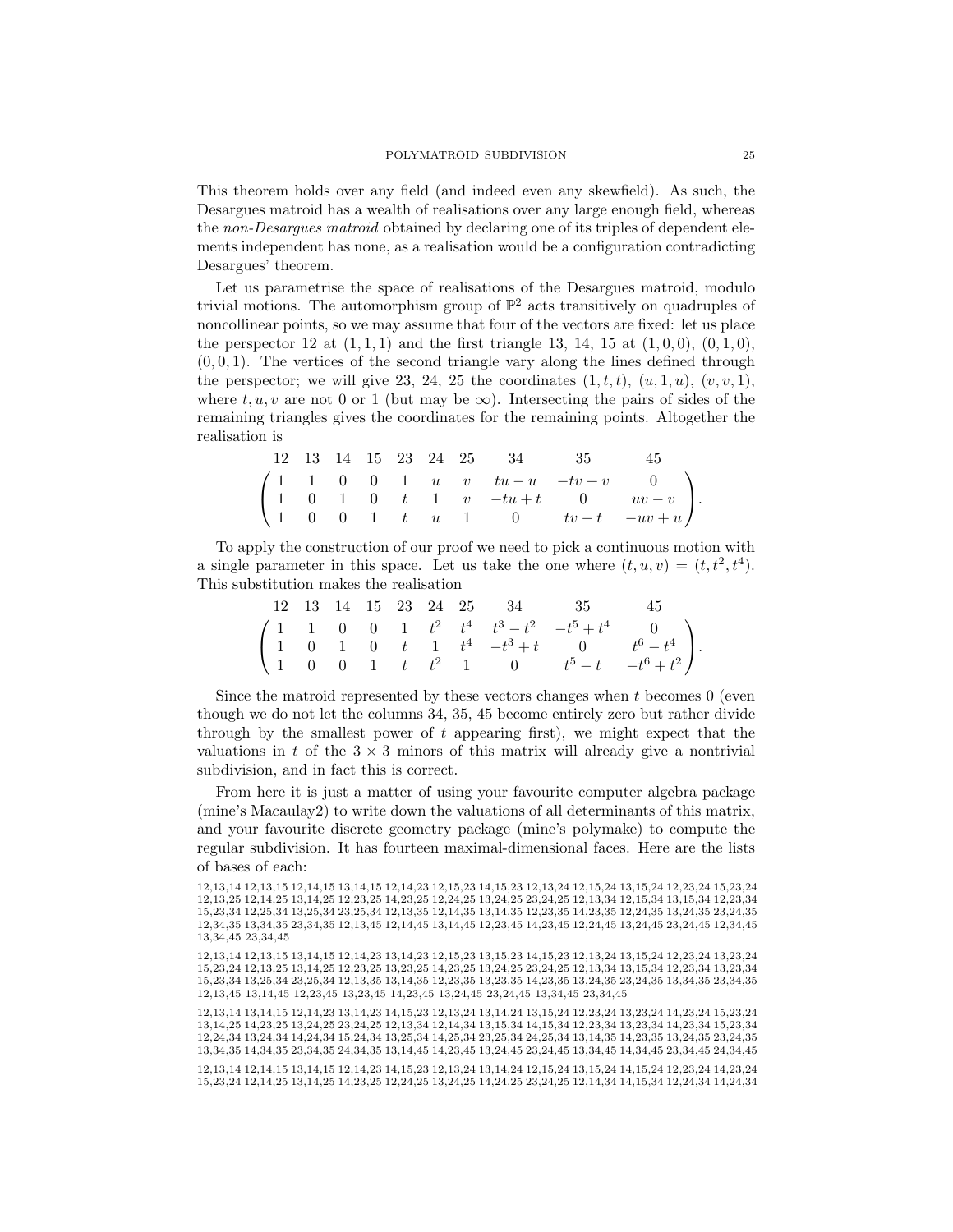15,24,34 14,25,34 24,25,34 12,14,35 13,14,35 14,23,35 12,24,35 13,24,35 14,24,35 23,24,35 14,34,35 24,34,35 12,14,45 13,14,45 14,23,45 12,24,45 13,24,45 14,24,45 23,24,45 14,34,45 24,34,45

12,13,14 12,14,15 13,14,15 12,14,23 14,15,23 12,13,24 12,15,24 13,15,24 12,23,24 15,23,24 12,14,25 13,14,25 14,23,25 12,24,25 13,24,25 23,24,25 12,13,34 12,14,34 12,15,34 13,15,34 14,15,34 12,23,34 15,23,34 12,24,34 15,24,34 12,25,34 13,25,34 14,25,34 23,25,34 24,25,34 12,14,35 13,14,35 14,23,35 12,24,35 13,24,35 23,24,35 12,34,35 13,34,35 14,34,35 23,34,35 24,34,35 12,14,45 13,14,45 14,23,45 12,24,45 13,24,45 23,24,45 12,34,45 13,34,45 14,34,45 23,34,45 24,34,45

12,13,15 13,14,15 12,15,23 13,15,23 14,15,23 13,15,24 15,23,24 12,13,25 13,14,25 12,23,25 13,23,25 14,23,25 13,24,25 23,24,25 13,15,34 15,23,34 13,25,34 23,25,34 12,13,35 13,14,35 12,23,35 13,23,35 14,23,35 13,24,35 23,24,35 13,34,35 23,34,35 12,13,45 13,14,45 13,15,45 12,23,45 13,23,45 14,23,45 15,23,45 13,24,45 23,24,45 13,25,45 23,25,45 13,34,45 23,34,45 13,35,45 23,35,45

12,13,15 12,14,15 13,14,15 12,15,23 14,15,23 12,15,24 13,15,24 15,23,24 12,13,25 12,14,25 13,14,25 12,23,25 14,23,25 12,24,25 13,24,25 23,24,25 12,15,34 13,15,34 15,23,34 12,25,34 13,25,34 23,25,34 12,13,35 12,14,35 13,14,35 12,15,35 14,15,35 12,23,35 14,23,35 12,24,35 13,24,35 15,24,35 23,24,35 12,25,35 14,25,35 24,25,35 12,34,35 13,34,35 15,34,35 23,34,35 25,34,35 12,15,45 13,15,45 15,23,45 12,25,45 13,25,45 23,25,45 12,35,45 13,35,45 15,35,45 23,35,45 25,35,45

12,14,15 13,14,15 14,15,23 12,15,24 13,15,24 14,15,24 15,23,24 12,14,25 13,14,25 14,23,25 12,24,25 13,24,25 14,24,25 23,24,25 14,15,34 15,24,34 14,25,34 24,25,34 12,14,35 13,14,35 14,15,35 14,23,35 12,24,35 13,24,35 14,24,35 15,24,35 23,24,35 14,25,35 24,25,35 14,34,35 24,34,35 12,14,45 13,14,45 14,23,45 12,24,45 13,24,45 14,24,45 23,24,45 14,34,45 24,34,45 14,35,45 24,35,45

12,13,15 13,14,15 12,15,23 13,15,23 14,15,23 13,15,24 15,23,24 12,13,25 13,14,25 13,15,25 12,23,25 13,23,25 14,23,25 15,23,25 13,24,25 23,24,25 13,15,34 15,23,34 13,25,34 23,25,34 12,13,35 13,14,35 12,15,35 14,15,35 12,23,35 13,23,35 14,23,35 15,23,35 13,24,35 15,24,35 23,24,35 12,25,35 13,25,35 14,25,35 15,25,35 24,25,35 13,34,35 15,34,35 23,34,35 25,34,35 13,15,45 15,23,45 13,25,45 23,25,45 13,35,45 15,35,45 23,35,45 25,35,45

12,13,15 12,14,15 13,14,15 12,15,23 14,15,23 12,15,24 13,15,24 15,23,24 12,13,25 12,14,25 13,14,25 12,23,25 14,23,25 12,24,25 13,24,25 23,24,25 12,15,34 13,15,34 15,23,34 12,25,34 13,25,34 23,25,34 12,13,35 12,14,35 13,14,35 12,23,35 14,23,35 12,24,35 13,24,35 23,24,35 12,34,35 13,34,35 23,34,35 12,13,45 12,14,45 13,14,45 12,15,45 13,15,45 12,23,45 14,23,45 15,23,45 12,24,45 13,24,45 23,24,45 12,25,45 13,25,45 23,25,45 12,34,45 13,34,45 23,34,45 12,35,45 13,35,45 23,35,45

12,13,15 12,14,15 13,14,15 12,15,23 14,15,23 12,15,24 13,15,24 15,23,24 12,13,25 12,14,25 13,14,25 13,15,25 14,15,25 12,23,25 14,23,25 15,23,25 12,24,25 13,24,25 15,24,25 23,24,25 12,15,34 13,15,34 15,23,34 12,25,34 13,25,34 15,25,34 23,25,34 12,15,35 14,15,35 15,24,35 12,25,35 14,25,35 15,25,35 24,25,35 15,34,35 25,34,35 12,15,45 13,15,45 15,23,45 12,25,45 13,25,45 15,25,45 23,25,45 15,35,45 25,35,45

12,14,15 13,14,15 14,15,23 12,15,24 13,15,24 14,15,24 15,23,24 12,14,25 13,14,25 14,15,25 14,23,25 12,24,25 13,24,25 14,24,25 15,24,25 23,24,25 14,15,34 15,24,34 14,25,34 24,25,34 14,15,35 15,24,35 14,25,35 24,25,35 12,14,45 13,14,45 12,15,45 13,15,45 14,23,45 15,23,45 12,24,45 13,24,45 14,24,45 15,24,45 23,24,45 12,25,45 13,25,45 14,25,45 15,25,45 23,25,45 14,34,45 15,34,45 24,34,45 25,34,45 14,35,45 15,35,45 24,35,45 25,35,45

12,14,15 13,14,15 14,15,23 12,15,24 13,15,24 15,23,24 12,14,25 13,14,25 14,23,25 12,24,25 13,24,25 23,24,25 12,15,34 13,15,34 14,15,34 15,23,34 15,24,34 12,25,34 13,25,34 14,25,34 23,25,34 24,25,34 12,14,35 13,14,35 14,15,35 14,23,35 12,24,35 13,24,35 15,24,35 23,24,35 14,25,35 24,25,35 12,34,35 13,34,35 14,34,35 15,34,35 23,34,35 24,34,35 25,34,35 12,14,45 13,14,45 12,15,45 13,15,45 14,23,45 15,23,45 12,24,45 13,24,45 23,24,45 12,25,45 13,25,45 23,25,45 12,34,45 13,34,45 14,34,45 15,34,45 23,34,45 24,34,45 25,34,45 12,35,45 13,35,45 14,35,45 15,35,45 23,35,45 24,35,45 25,35,45

12,14,15 13,14,15 14,15,23 12,15,24 13,15,24 15,23,24 12,14,25 13,14,25 14,15,25 14,23,25 12,24,25 13,24,25 15,24,25 23,24,25 12,15,34 13,15,34 14,15,34 15,23,34 15,24,34 12,25,34 13,25,34 14,25,34 15,25,34 23,25,34 24,25,34 14,15,35 15,24,35 14,25,35 24,25,35 15,34,35 25,34,35 12,15,45 13,15,45 15,23,45 12,25,45 13,25,45 15,25,45 23,25,45 15,34,45 25,34,45 15,35,45 25,35,45

### **REFERENCES**

- <span id="page-25-3"></span>[1] A. Borovik, I. Gelfand, N. White. Coxeter Matroids. Birkhäuser, Boston, 2003.
- <span id="page-25-4"></span>[2] V. Chatelain, J.L. Ramírez Alfonsin, *Matroid base polytope decomposition*, http://arxiv.org/abs/0909.0840.
- <span id="page-25-2"></span>[3] J. De Loera, J. Rambau, F. Santos, Triangulations: Structures for Algorithms and Applications, Algorithms and Computation in Mathematics, Springer, 2010.
- <span id="page-25-6"></span>[4] A. Dress, W. Wenzel, Valuated matroids, Adv. Math. 93 no. 2 (1992), 214–250.
- <span id="page-25-0"></span>[5] Jack Edmonds, Submodular functions, matroids, and certain polyhedra, Combinatorial Structures and their Applications (Proc. Calgary Internat. Conf., Calgary, Alta., 1969) Gordon and Breach, New York, 1970, 69–87.
- <span id="page-25-1"></span>[6] Eva Maria Feichtner and Bernd Sturmfels, Matroid polytopes, nested sets and Bergman fans, Port. Math. (N.S.) 62 (2005) no. 4, 437–468.
- <span id="page-25-5"></span>[7] Alex Fink and Felipe Rincón, Stiefel tropical linear spaces, Journal of Combinatorial Theory, Series A 135 (2015), 291–331.